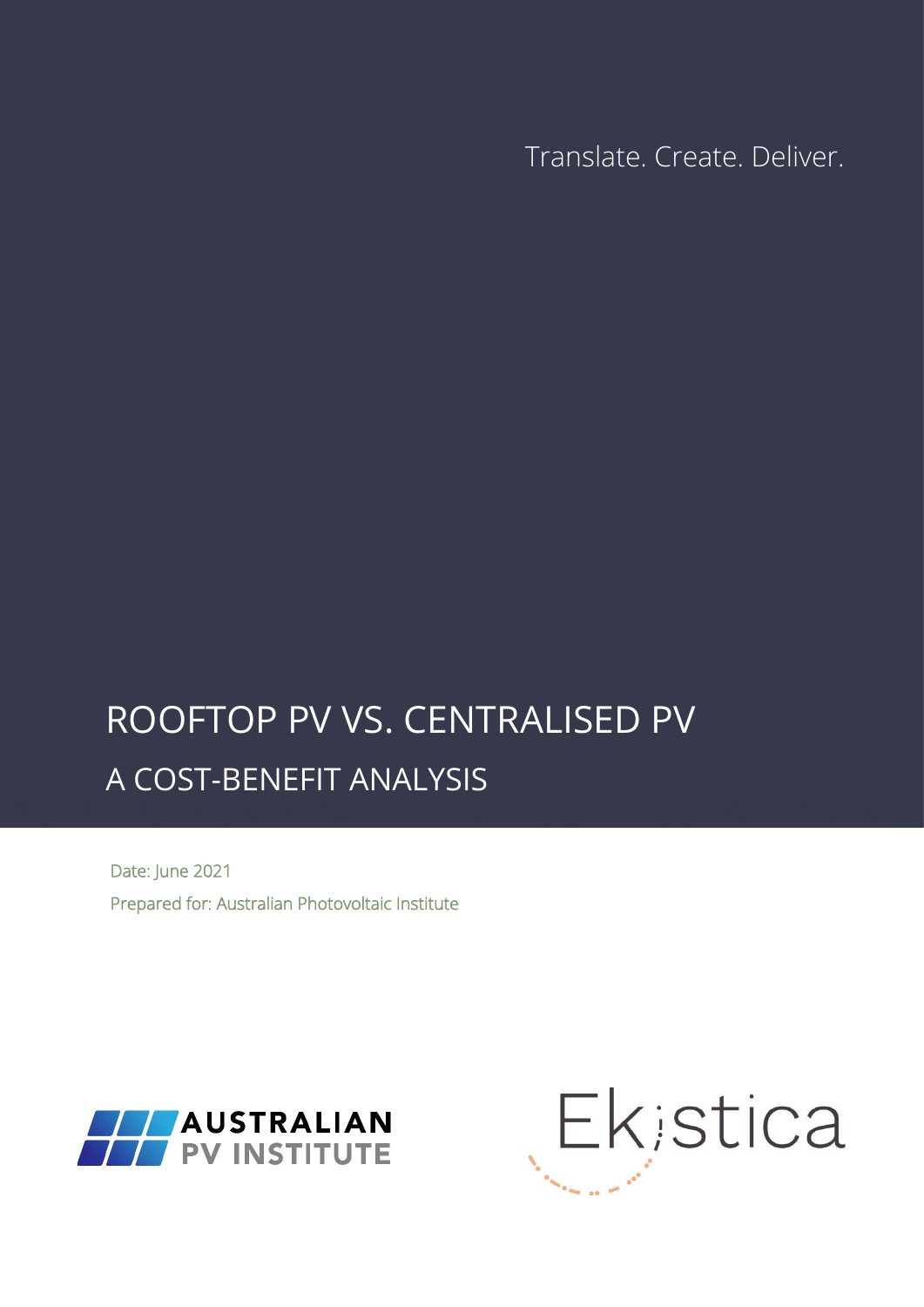## About Ekistica

Ekistica is a professional advisory and technical consultancy firm based in Central Australia. We deliver innovative solutions to the complex challenges of remote area infrastructure development through a diverse team of more than twenty professional engineers, project managers, engagement specialists and data analysts. We provide high quality, independent advice, project development, engineering design and project delivery services for a wide range of infrastructure and related services, to clients that include state and national governments, intergovernmental agencies, power utilities, community service organisations, large commercial firms and private investment firms.

| <b>Version</b> | <b>Prepared by</b> | <b>Reviewed by</b>      | <b>Details</b>                         | <b>Approved by</b> | <b>Date</b> |
|----------------|--------------------|-------------------------|----------------------------------------|--------------------|-------------|
| 0.1            | S Nimmakayalu      | L McLeod                | Draft document submitted<br>for review |                    |             |
| 0.2            | S Nimmakayalu      | L McLeod, M<br>Tuckwell | Draft document submitted<br>for review |                    |             |

## Acknowledgments

The authors of this paper would like to acknowledge the contributions from:

- The Australian Photovoltaic Institute [www.apvi.org.au]
- Power and Water Corporation
- International Energy Agency Photovoltaic Power System Programme

This report was made possible through the APVI Knowledge Sharing Small Project Grant and received funding from ARENA as part of ARENA's International Engagement Program. The Australian PV Institute is a not-for-profit, member based organisation which focuses on data analysis, independent and balanced information, and collaborative research. Our objective is to support the increased development and use of PV via research, analysis and information. The APVI promotes solar through its live solar mapping platform [http://pv-map.apvi.org.au], the national solar research conference and Australia's participation in two International Energy Agency (IEA) programs – PVPS (Photovoltaic Power Systems) for solar photovoltaics and SHC (Solar Heating and Cooling), concerned with new solar thermal products and services.

## Disclaimer

### **Ekistica Pty Ltd, ABN 74 126 787 853**

### © Ekistica 2021

This document is and shall remain the property of Ekistica. The document may only be used for the purposes for which it was prepared. Any unauthorised use of this document is expressly prohibited.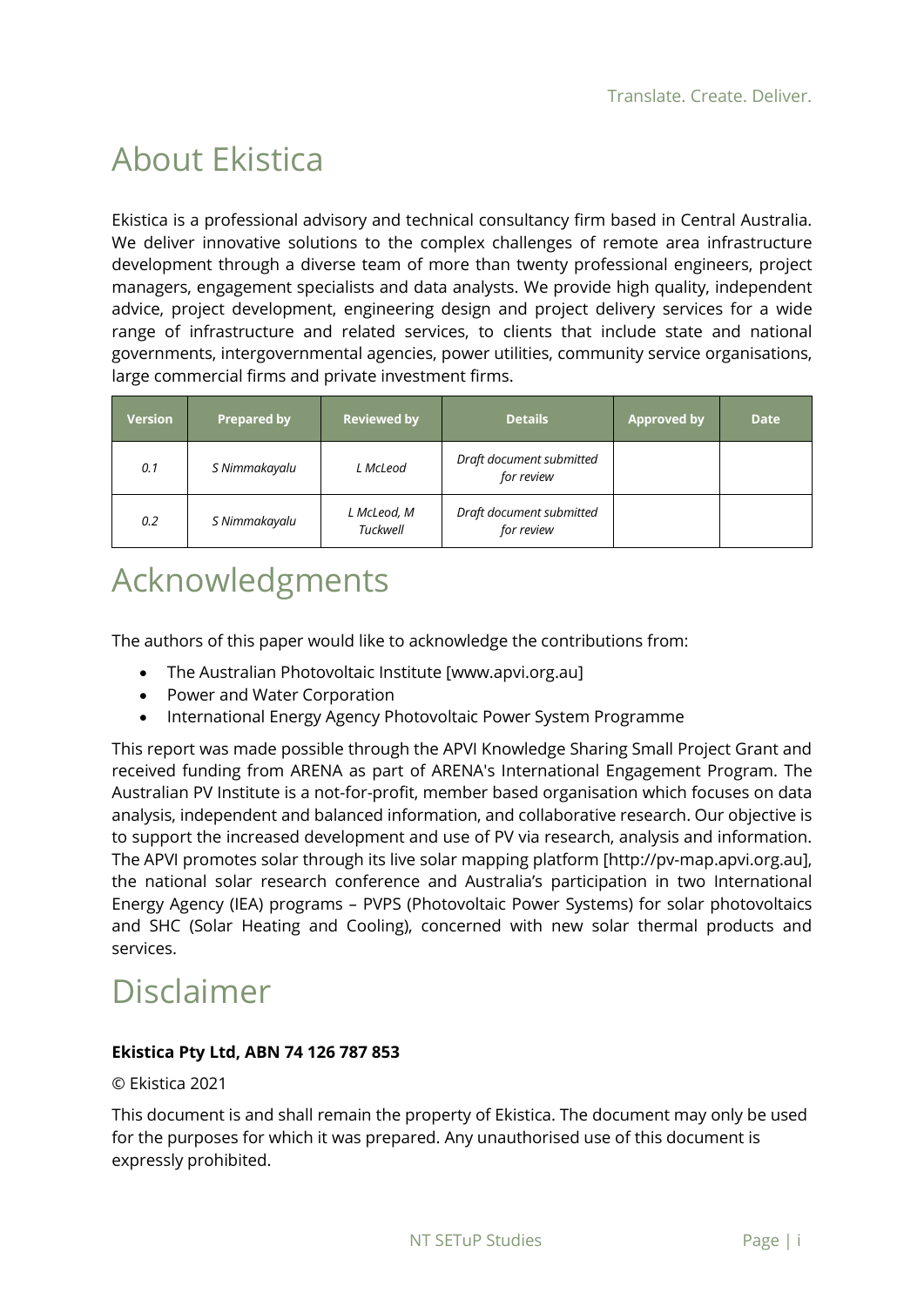## Executive Summary

This techno-economic cost benefit analysis explores the potential benefits to to Power and Water Corporation (PWC) from installing distributed rooftop PV as opposed to centralised ground-mounted PV, to support community loads in remote communities serviced by its notfor-profit subsidiary Indigenous Essential Services Pty Ltd (IES). For the purposes of this report, distributed rooftop PV refers to an aggregation of numerous household roof-mounted PV systems, integrated with the central power station in the community, generating power in conjunction with the existing diesel generator(s). These roof-mounted systems differ from conventional residential rooftop PV systems in the sense that they don't service individual loads of the residential sites they are installed at. Further, centralised ground-mounted PV referenced in this report implies a collection of co-located panels generating power at a single site, and also integrated with the central power station.

To avoid excessive analysis across all 72 IES communities, this study conducted technical and financial modelling at three communities: Kaltukatjara, Lajamanu and Maningrida. These communities were chosen to represent the range of climactic conditions, geographical regions and population sizes that typically exist in IES communities across the Northern Territory. These communities and their characteristics are in [Table 0-1](#page-2-0) below. Note that community latitude affects the optimal PV panel tilt, as well as the total solar energy that can be captured at that location.

<span id="page-2-0"></span>

| <b>Community</b> | <b>Latitude and</b><br><b>Climate</b> | <b>Population [1]</b> | Average<br><b>Community</b><br>Load (kW) | <b>Installed</b><br>Diesel (kW) | <b>Installed</b><br><b>Centralised</b><br>PV (kWAC) |
|------------------|---------------------------------------|-----------------------|------------------------------------------|---------------------------------|-----------------------------------------------------|
| Kaltukatjara     | $-24.86^\circ$ , Arid                 | 463                   | 182                                      | 980                             | 100                                                 |
| Lajamanu         | $-18.48^\circ$ , Arid                 | 703                   | 412                                      | 1,870                           | 400                                                 |
| Maningrida       | $-12.05^\circ$ , Humid                | 2,712                 | 971                                      | 4,720                           | 1,175                                               |

### **Table 0-1: Characteristics of SETuP 1.0 Communities Chosen For This Study**

The study found that rooftop PV systems can deliver similar levels of technical outputs – generation, renewable energy fractions and fuel savings – as centralised PV systems. Therefore, the economic benefit of installing distributed rooftop PV as opposed to centralised PV can be reduced to a comparison of the capital and operational expenditures, while noting that social, environmental and regulatory issues may still impact on their business cases for each application site.

Rooftop PV systems have the advantage of lower capital costs as they do not require earthworks, site-preparation, high-strength array frames and extensive cabling that groundmounted systems do, and benefit from lower operational costs and maintenance requirements. The assumed capital and operational expenditure for centralised and rooftop PV systems used in this analysis is in [Table 0-2](#page-3-0) below. Note that PV CAPEX per DC Watt is calculated to include the cost of the arrays, frames, footings (where applicable) and assembly. These price indices come after accounting for solar price rebates in the NT. The key financial metrics used to compare investments are provided in [Table 0-3.](#page-3-1)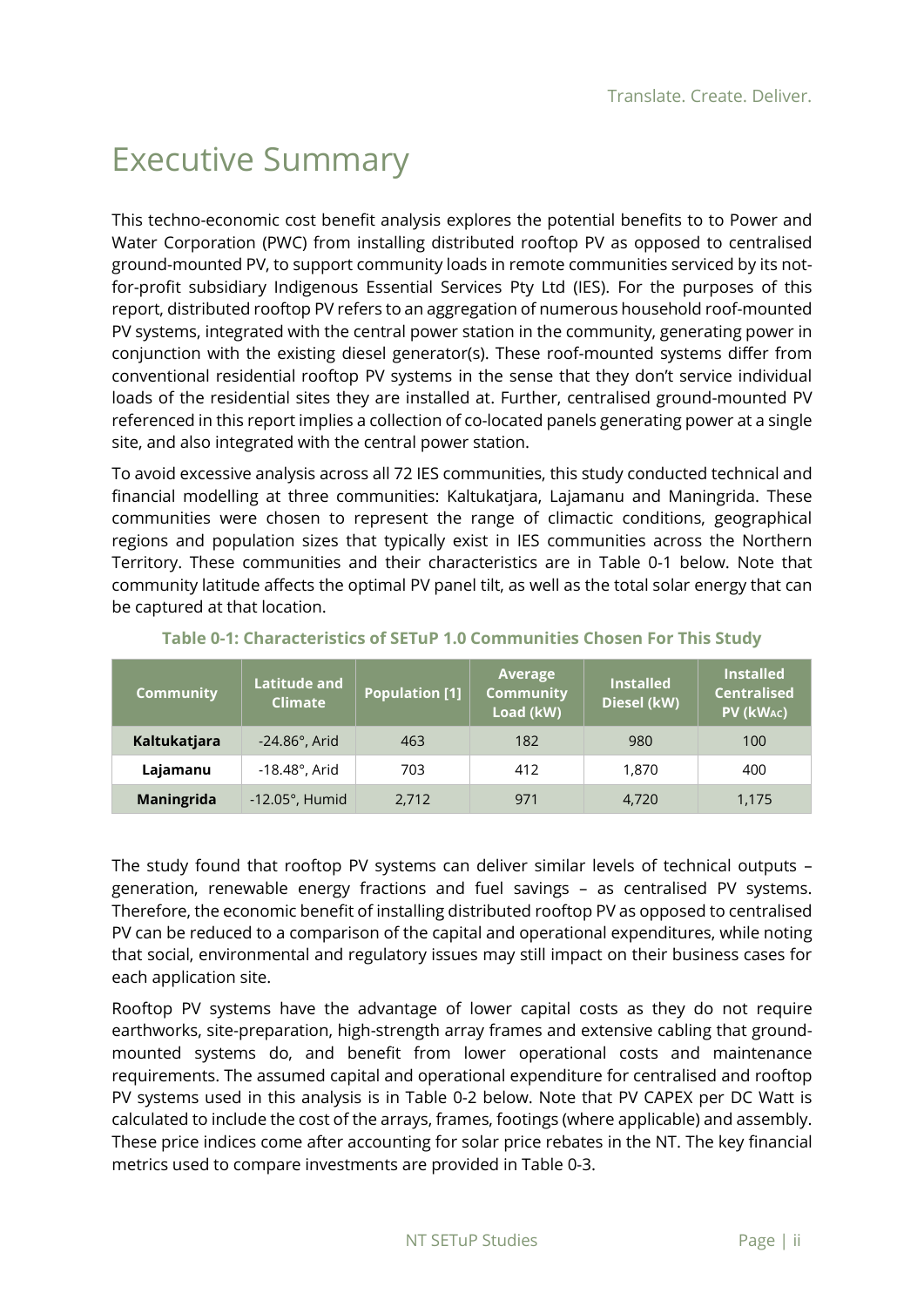<span id="page-3-0"></span>

| <b>Category</b>           | <b>Metric</b>                              | <b>Centralised PV</b> | <b>Rooftop PV</b> |
|---------------------------|--------------------------------------------|-----------------------|-------------------|
|                           | PV CAPEX per PV DC Watt (\$/W)             | \$1.41                | \$0.81            |
| <b>PV Capital Costs</b>   | Inverter CAPEX per PV AC Watt (\$/W)       | \$0.25                | \$0.15            |
|                           | Control Room, Equipment and Cabling (\$/W) | \$0.69                | \$0.15            |
|                           | PV OPEX per PV DC Watt (\$/W)              | \$0.030               | \$0.020           |
| <b>PV Operating Costs</b> | Inverter Operational Life (Years)          | 15                    | 10                |

### **Table 0-2: Cost Indices for PV System Type**

<span id="page-3-1"></span>

|                                         | <b>Kaltukatjara</b><br>Lajamanu |         | <b>Maningrida</b>  |                |                    |          |
|-----------------------------------------|---------------------------------|---------|--------------------|----------------|--------------------|----------|
| <b>Scenario</b>                         | <b>Centralised</b>              | Rooftop | <b>Centralised</b> | <b>Rooftop</b> | <b>Centralised</b> | Rooftop  |
| LCOE [\$/MWh]                           | \$394                           | \$373   | \$392              | \$360          | \$365              | \$352    |
| NPV ['000, \$]                          | \$911                           | \$1,415 | \$2,115            | \$3,785        | \$8,485            | \$10,153 |
| <b>Initial Investment</b><br>$[000$ \$] | \$222                           | \$85    | \$889              | \$339          | \$2,611            | \$996    |
| <b>IRR [%]</b>                          | 33%                             | 110%    | 22%                | 77%            | 28%                | 72%      |
| <b>Payback Period</b><br>[Years]        | 4                               | 1       | 5                  | 2              | 4                  | 2        |

### **Table 0-3: Financial Modelling Outputs**

While the analysis demonstrates rooftop PV systems have financial benefits over centralised PV systems, it is important to acknowledge that the cost of deploying a control system that can reliably integrate all the distributed rooftop PV arrays to work in conjunction with an existing diesel power grid was not considered in the financial model. This cost would vary widely with the type of integration mechanism – 4G or physical cables – and with the number of roof-mounted arrays and until such systems are deployed to a meaningful extent in a remote community, this cost is difficult to quantify. However, as an example, such a system could add an additional \$300,000 to the initial investment at Lajamanu, and still present an IRR of around 40% and a payback period of 3 years. This is illustrated i[n Table 0-4](#page-3-2) below where varying initial control system investments are mapped out against the resulting project NPV, IRR and payback periods. Of note is the fact that if initial investment exceeds \$500,000 then rooftop PV becomes non-competitive with centralised PV.

<span id="page-3-2"></span>

| <b>Initial</b><br><b>Investment</b> | <b>Rooftop PV Project NPV</b><br>25-Year (\$) | <b>Rooftop PV Project IRR</b><br>25-Year (\$) | <b>Rooftop PV Project</b><br><b>Payback Period</b> |
|-------------------------------------|-----------------------------------------------|-----------------------------------------------|----------------------------------------------------|
| \$0                                 | \$3,588,514.36                                | 73.48%                                        |                                                    |
| \$100,000.00                        | \$3,485,172.50                                | 56.56%                                        |                                                    |

#### **Table 0-4: Control System Investment Impact on NPV and IRR - Lajamanu**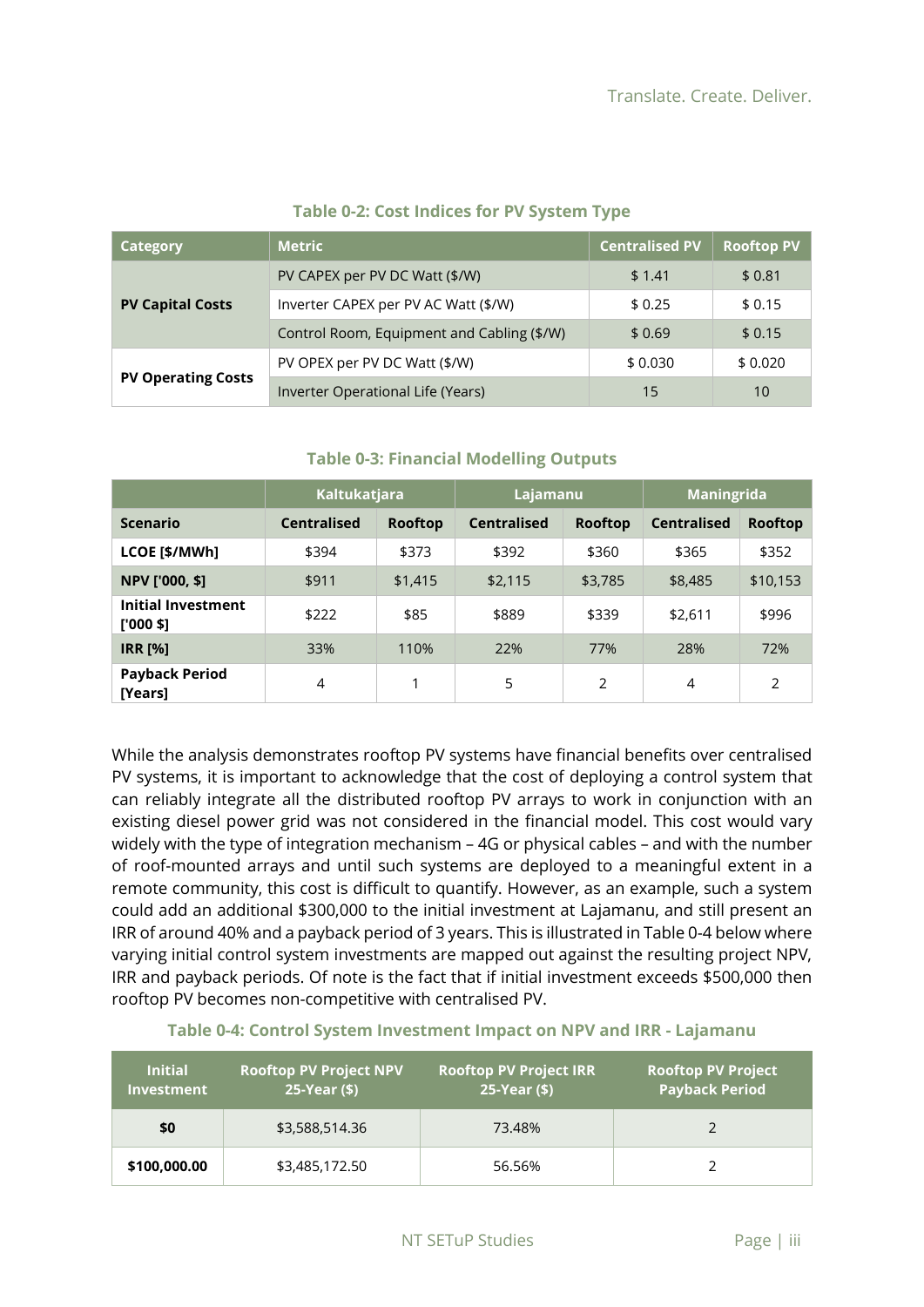| \$200,000.00 | \$3,381,830.65 | 46.09% | 3              |
|--------------|----------------|--------|----------------|
| \$300,000.00 | \$3,278,488.79 | 38.96% | 3              |
| \$400,000.00 | \$3,175,146.94 | 33.77% | $\overline{4}$ |
| \$500,000.00 | \$3,071,805.08 | 29.83% | 4              |
| \$600,000.00 | \$2,968,463.22 | 26.71% | $\overline{4}$ |
| \$700,000.00 | \$2,865,121.37 | 24.18% | 5              |
| \$800,000.00 | \$2,761,779.51 | 22.08% | 5              |

This study is limited in scope to a techno-economic analysis. Deploying distributed rooftop PV would involve a concerted acquisition of regulatory approvals and social licenses from all households selected for installation, disruption of daily routines for the period of installation, and engagement with community members around the stewardship, operation and distribution of benefits of the system. Environmental impacts of the PV system would also now be distributed across the installation sites instead of being confined to a single geographical location. The variability in social, environmental and regulatory implications is also significantly impacted by site considerations and for this reason exploring them is intentionally excluded from the scope of this study. While acknowledging the limitations of this approach, it was concluded that there can be significant economic benefit from installing distributed rooftop PV as opposed to centralised ground-mounted PV in IES communities.

Future study should explore in more detail the social and environmental aspects of integrating rooftop solar PV in remote communities when compared to centralised solar PV, while considering the operational constraints imposed on hybrid power stations to ensure PWC can ensure the safe and reliable supply of electricity.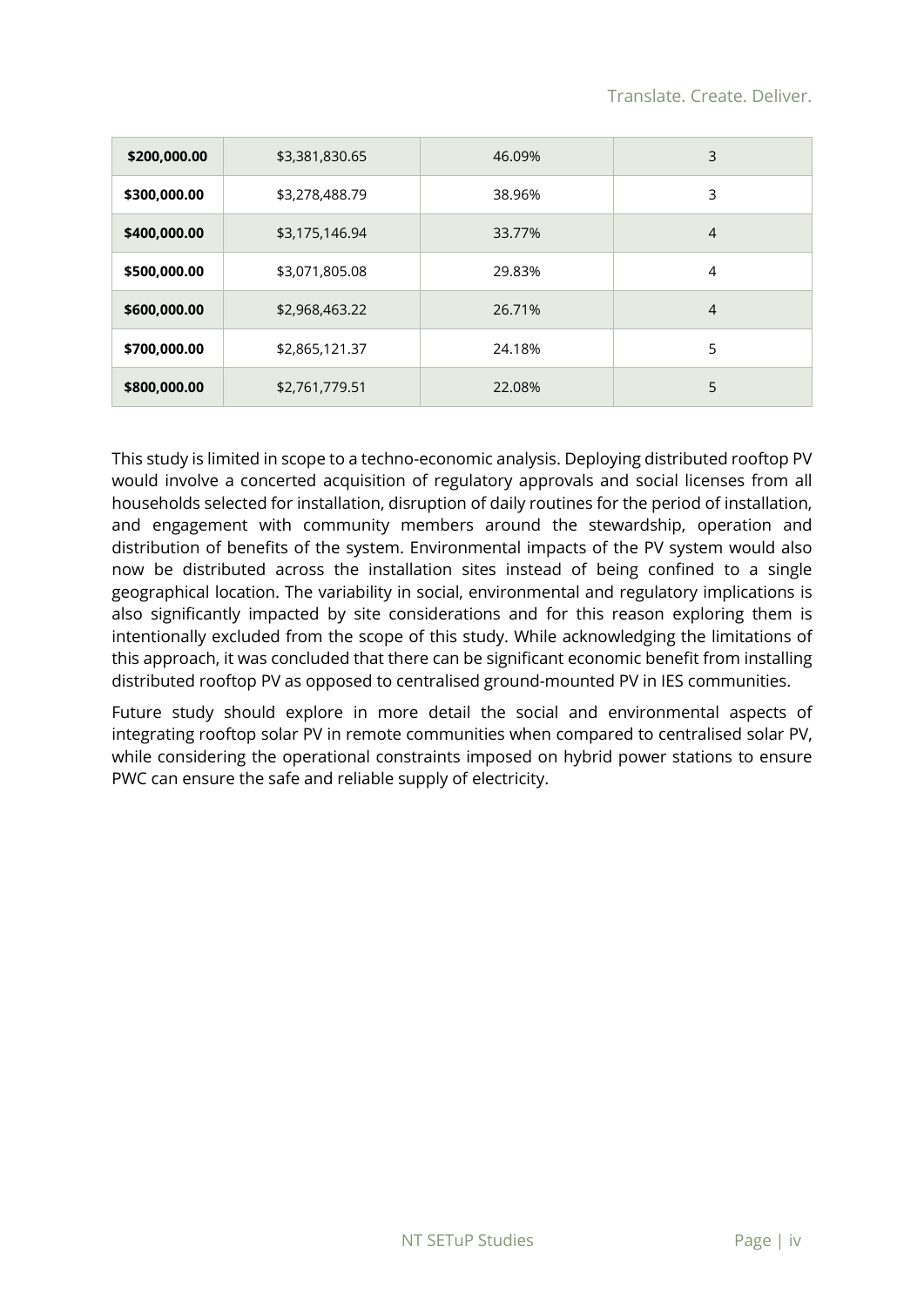# <span id="page-5-0"></span>**Abbreviations and shorthand**

| <b>Abbreviation</b> | <b>Definition</b>                                      |
|---------------------|--------------------------------------------------------|
| <b>ARENA</b>        | Australian Renewable Energy Agency                     |
| <b>IES</b>          | Indigenous Essential Services                          |
| <b>IRR</b>          | Internal Rate of Return                                |
| <b>KALT</b>         | Kaltukatjara                                           |
| LAJA                | Lajamanu                                               |
| <b>LCOE</b>         | Levelised Cost of Electricity                          |
| LV                  | Low Voltage                                            |
| <b>MANI</b>         | Maningrida                                             |
| <b>NPV</b>          | <b>Net Present Value</b>                               |
| <b>NT SETUP</b>     | Northern Territory Solar Energy Transformation Program |
| <b>PV</b>           | Photovoltaic                                           |
| <b>PWC</b>          | Power and Water Corporation                            |
| <b>REF</b>          | Renewable Energy Fraction                              |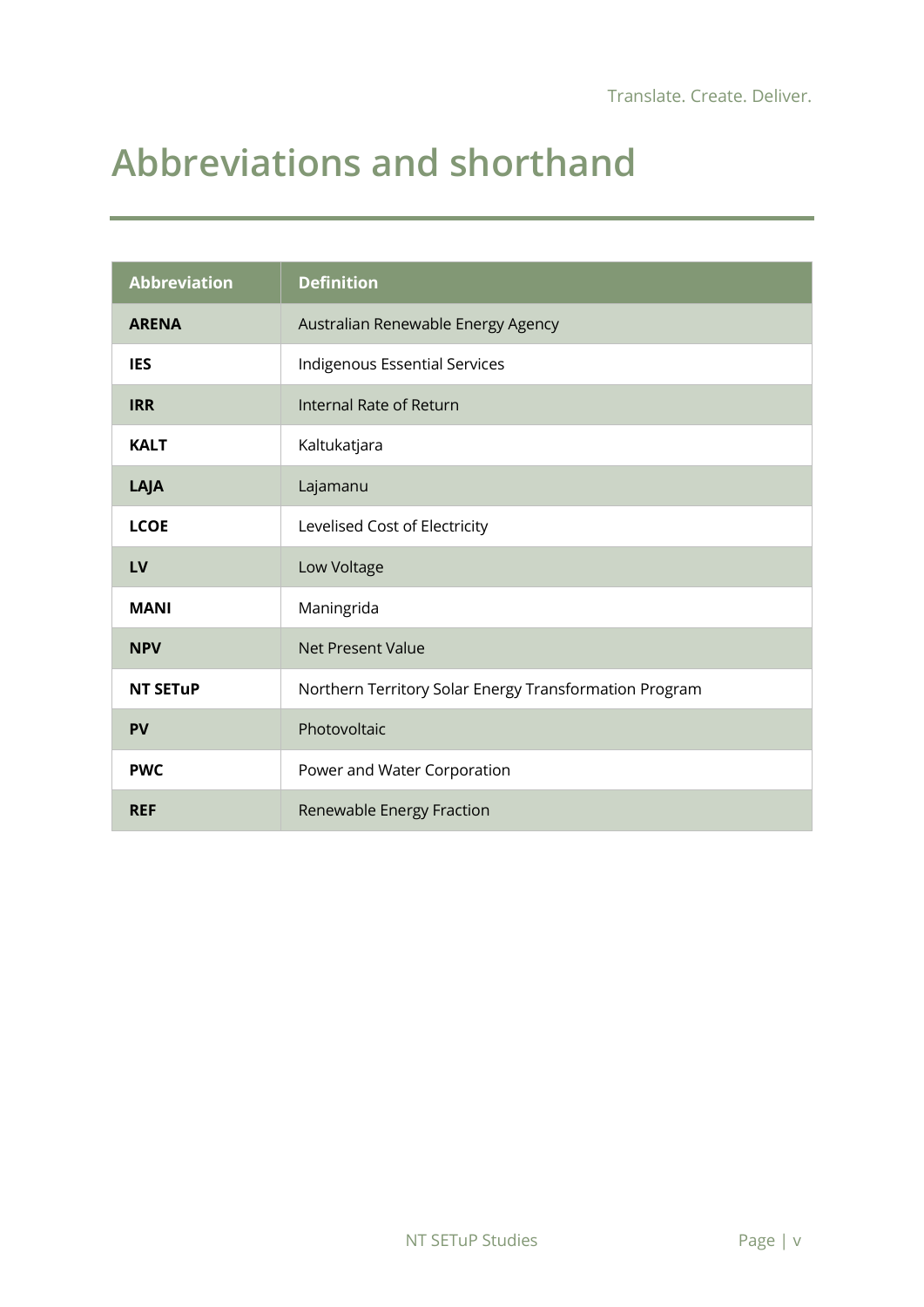## Table of contents

|     | 2.2 Financial Modelling 8 |  |
|-----|---------------------------|--|
|     |                           |  |
|     |                           |  |
| 3.2 |                           |  |
|     | 4 References 16           |  |

## Figures

| Figure 1-1: SETuP 1.0 Program Communities, with communities chosen for this analysis         |
|----------------------------------------------------------------------------------------------|
|                                                                                              |
|                                                                                              |
|                                                                                              |
|                                                                                              |
| Figure 2-3: Cumulative Fuel Consumption For Each Scenario - All Communities 8                |
| Figure 2-4: Cost Breakdown for Different Capacities of Rooftop PV system (Left) and          |
|                                                                                              |
| Figure 2-5: Cumulative Cashflows and IRR over the Project Lifetime for Centralised (top) and |
|                                                                                              |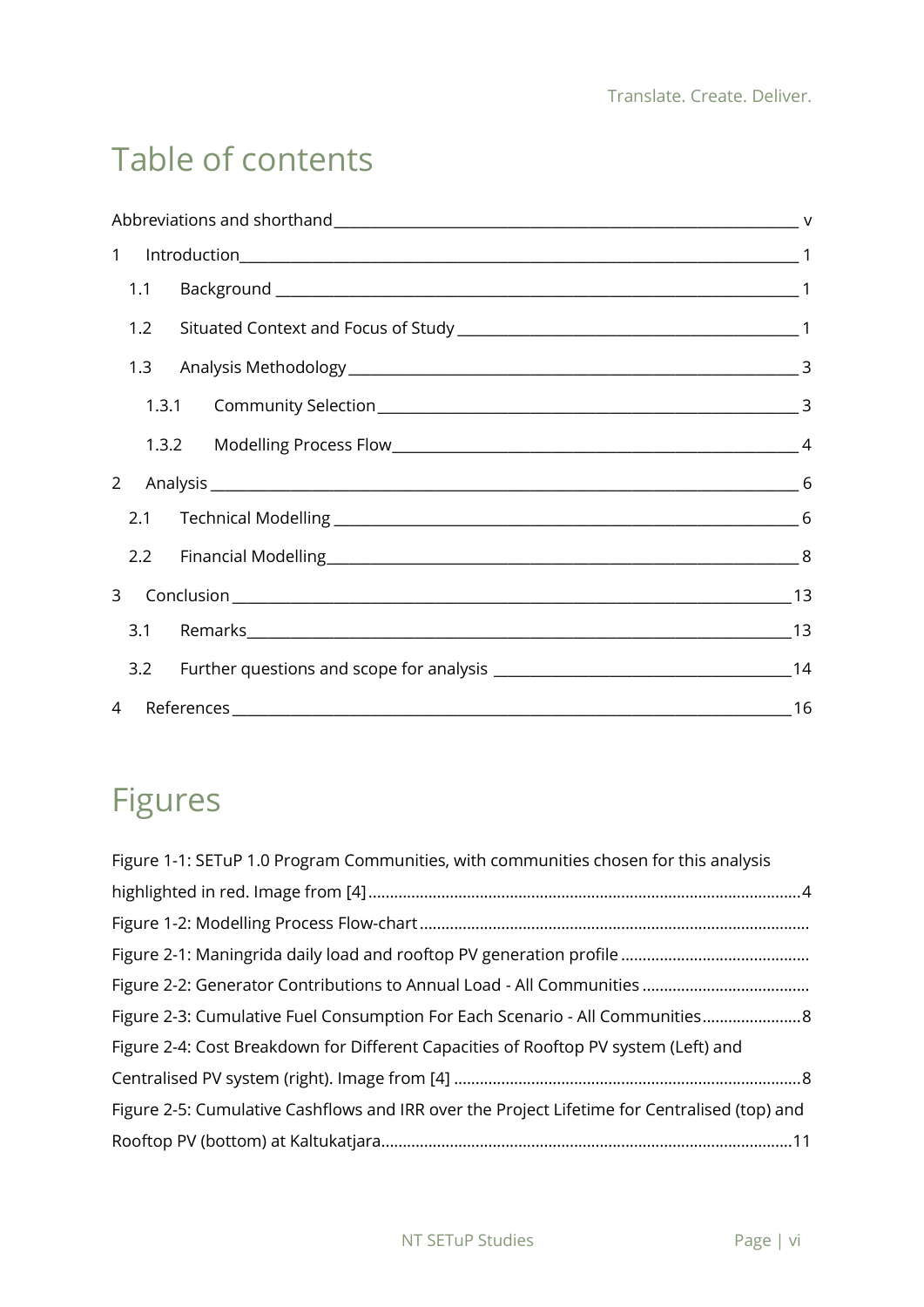## Tables

| Table 0-1: Characteristics of SETuP 1.0 Communities Chosen For This Study  ii       |  |
|-------------------------------------------------------------------------------------|--|
|                                                                                     |  |
|                                                                                     |  |
| Table 0-4: Control System Investment Impact on NPV and IRR - Lajamanuiii            |  |
|                                                                                     |  |
|                                                                                     |  |
|                                                                                     |  |
|                                                                                     |  |
|                                                                                     |  |
| Table 2-5: Investment Impact of Rooftop PV Control System on NPV, IRR and Financial |  |
|                                                                                     |  |
| Table 3-1: CAPEX and OPEX for Rooftop and Centralised PV systems. 13                |  |
|                                                                                     |  |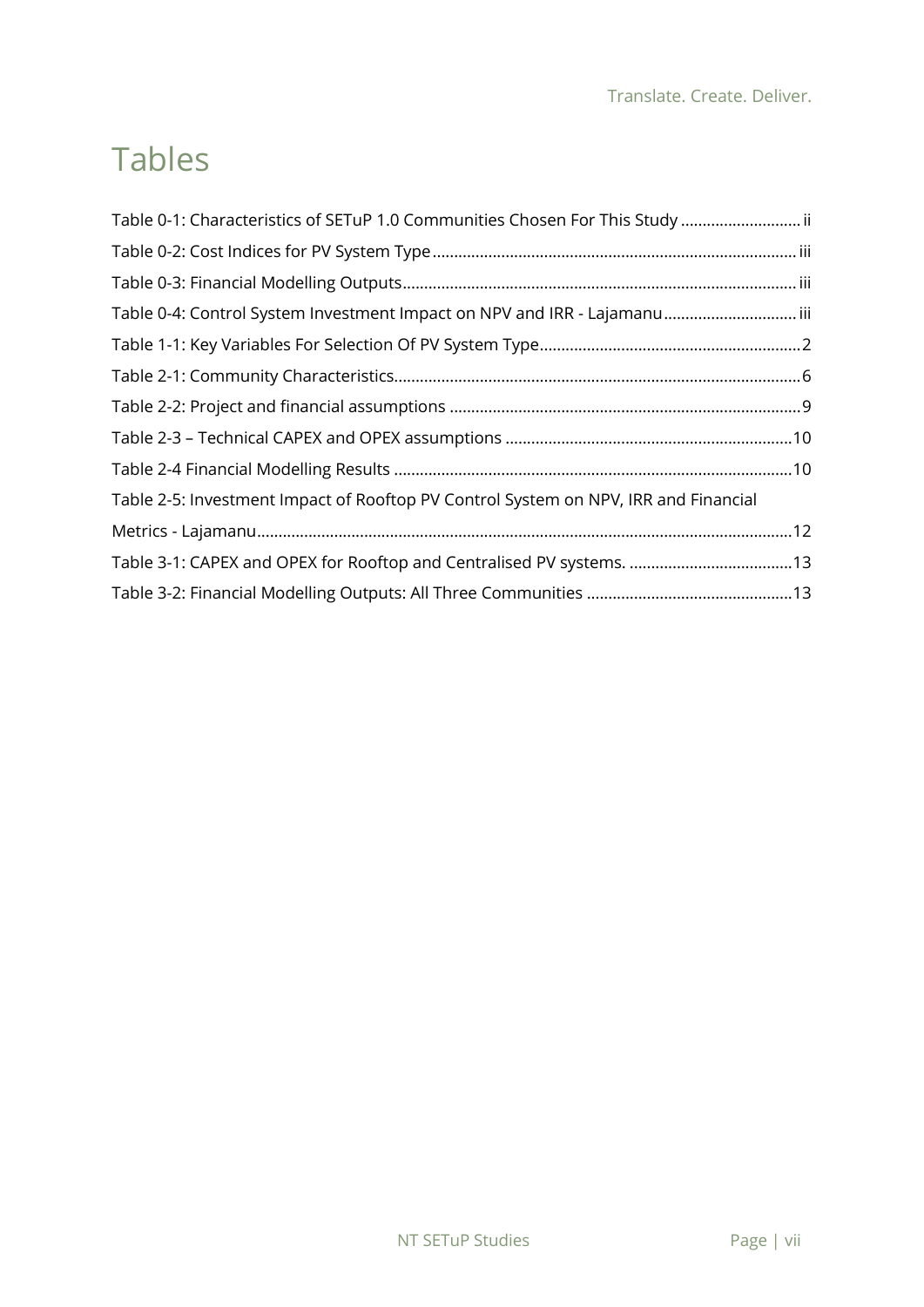# <span id="page-8-0"></span>**1 Introduction**

### <span id="page-8-1"></span>1.1 Background

Between 2017 to 2019, the Northern Territory Solar Energy Transformation Program (NT SETuP) successfully integrated approximately 10 MW of solar photovoltaic (PV) capacity into 25 diesel-powered remote grids in the Northern Territory (NT). Deployed by Power and Water Corporation (PWC) in communities being serviced by its subsidiary Indigenous Essential Services (IES), the project is estimated to save over 94 million litres of diesel across its 25-year lifetime. Building on the success of NT SETuP, PWC seeks to produce a suite of studies looking into ways to improve power system reliability throughout its IES portfolio of communities, while supporting higher levels of customer solar investment and further reductions in operating costs.

This new initiative – the NT Microgrid Futures Project – will result in a set of detailed business cases for investment for select communities, along with a set of broad-application microgrid technologies [2]. For the purposes of this study, the NT Microgrid Futures project will be referred to as SETuP 2.0. This presents an opportunity to explore whether integrating distributed rooftop PV in IES-serviced communities can capture additional social, financial, and/or environmental benefits when compared to installing centralised, ground-mounted PV systems.

### <span id="page-8-2"></span>1.2 Situated Context and Focus of Study

IES-serviced communities are mainly powered via diesel generation. Their power stations comprise 3-4 diesel generators of varying capacities, automatically dispatched to meet the daily variable community demand. SETuP 1.0 communities are serviced by a hybrid diesel-PV power system. All PV installations in SETuP 1.0 are centralised, comprising ground-mounted flat-plate arrays and inverters. Power generated by the PV system is integrated into the generation mix in a way that ensures the diesel generators can maintain supply as the PV varies over the course of the day. This control strategy is tailored to allow the diesel generators to run just above their minimum loading, while aiming to achieve approximately 15% Renewable Energy Fraction (REF) for the power system. For a full breakdown of the power mix over the entire range of SETuP communities, please refer to [3].

There are numerous variables which inform the decision to integrate a PV system within an existing power grid such as in IES-serviced communities. These can be grouped under the broad categories of: capital costs, stakeholder engagement, deployment, maintenance, and reliability of generation. They are outlined in [Table 1-1,](#page-9-0) with contexts of centralised and rooftop solar reported alongside.

This study explores the economic aspect of the decision-making process around deployment of PV systems in remote isolated power grids. The different capital and operational expenditures associated with centralised and rooftop PV systems inform what their relative financial benefits will be – that is, avoided costs of fuel to power the community, versus the initial investment required. It is recommended that the social and environmental aspects of deployment also be carefully considered before making final investment decisions on the type of solar PV to install in remote communities. This report, however, will remain limited to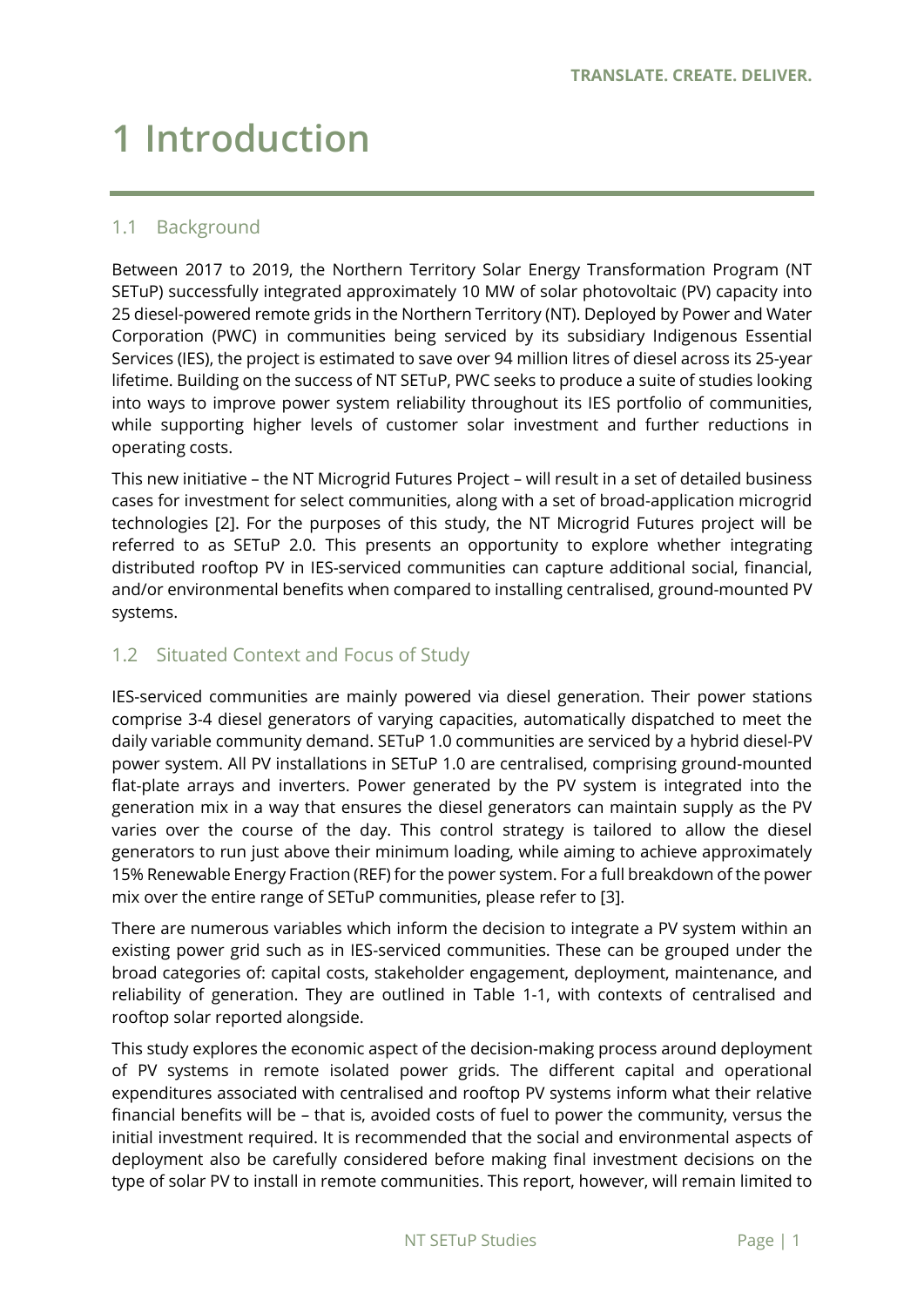the techno-economic analysis of integration of PV systems within isolated power grids, and restricted to the analysis of direct costs.

<span id="page-9-0"></span>

| <b>Perspective</b>                           | <b>Consideration</b>     | <b>Centralised</b>                                                                                                                                          | <b>Rooftop</b>                                                                                                                                                                                       |
|----------------------------------------------|--------------------------|-------------------------------------------------------------------------------------------------------------------------------------------------------------|------------------------------------------------------------------------------------------------------------------------------------------------------------------------------------------------------|
| <b>Stakeholder</b><br><b>Engagement</b>      | Community buy-in         | Community<br>engagement<br>required<br>and<br>focused on access to<br>land for construction<br>of the PV site                                               | Engagement required on<br>an individual basis with<br>each household site of<br>installation, focused<br>on<br>"stewardship"<br>of<br>the<br>rooftop system                                          |
| <b>Deployment/Delivery</b>                   | Access to community land | Required                                                                                                                                                    | Not required                                                                                                                                                                                         |
| <b>Deployment/Delivery</b>                   | Fencing and security     | Yes, will be required<br>surround<br>the<br>to<br>centralised<br>PV<br>system.                                                                              | No,<br>if<br>community<br>done<br>engagement<br>is<br>properly                                                                                                                                       |
| <b>Deployment/Delivery</b>                   | Plant Design             | Fixed module types<br>and<br>arrangement;<br>easy to model                                                                                                  | Flexible<br>arrangements;<br>modelling<br>is<br>more<br>complex if accounting for<br>variations                                                                                                      |
| <b>Direct Cost</b>                           | <b>Cabling Required</b>  | Yes; cables of high<br>ratings<br>power<br>to<br>connect arrays<br>to<br>inverters and the PV<br>site to the existing<br>diesel power station               | Yes; cables of lower power<br>ratings, for both purposes.                                                                                                                                            |
| <b>Direct Cost</b>                           | Module Footings          | Footings required                                                                                                                                           | Footings not required                                                                                                                                                                                |
| <b>Direct Cost</b>                           | Trenching                | Can be significant if<br>located far<br>away<br>from existing diesel<br>power station, and if<br>using underground<br>signal cables instead<br>of overhead. | <b>Usually</b><br>unless<br>none,<br>rooftop<br>systems<br>are<br>centrally controlled and<br>integrated<br>the<br>with<br>existing<br>diesel<br>power<br>station using underground<br>signal cables |
| <b>Direct Cost</b>                           | Monitoring and Control   | Simple<br>monitoring<br>and control                                                                                                                         | Need to ensure individual<br>reliably<br>arrays<br>are<br>connected<br>and<br>can<br>respond to control inputs                                                                                       |
| <b>Reliability and</b><br><b>Maintenance</b> | Orientation              | <b>Modules</b><br>be<br>can<br>oriented optimally                                                                                                           | Module<br>orientation<br>depends on the rooftop<br>they're being installed on                                                                                                                        |
| <b>Reliability and</b><br><b>Maintenance</b> | Repairs and Expansion    | Plant needs to be de-<br>energised<br>for<br>repairs/replacement.<br>Expansion may not                                                                      | Individual strings can be<br>taken offline to perform<br>replace<br>repairs<br>and<br>equipment. Expansion is                                                                                        |

**Table 1-1: Key Variables For Selection Of PV System Type**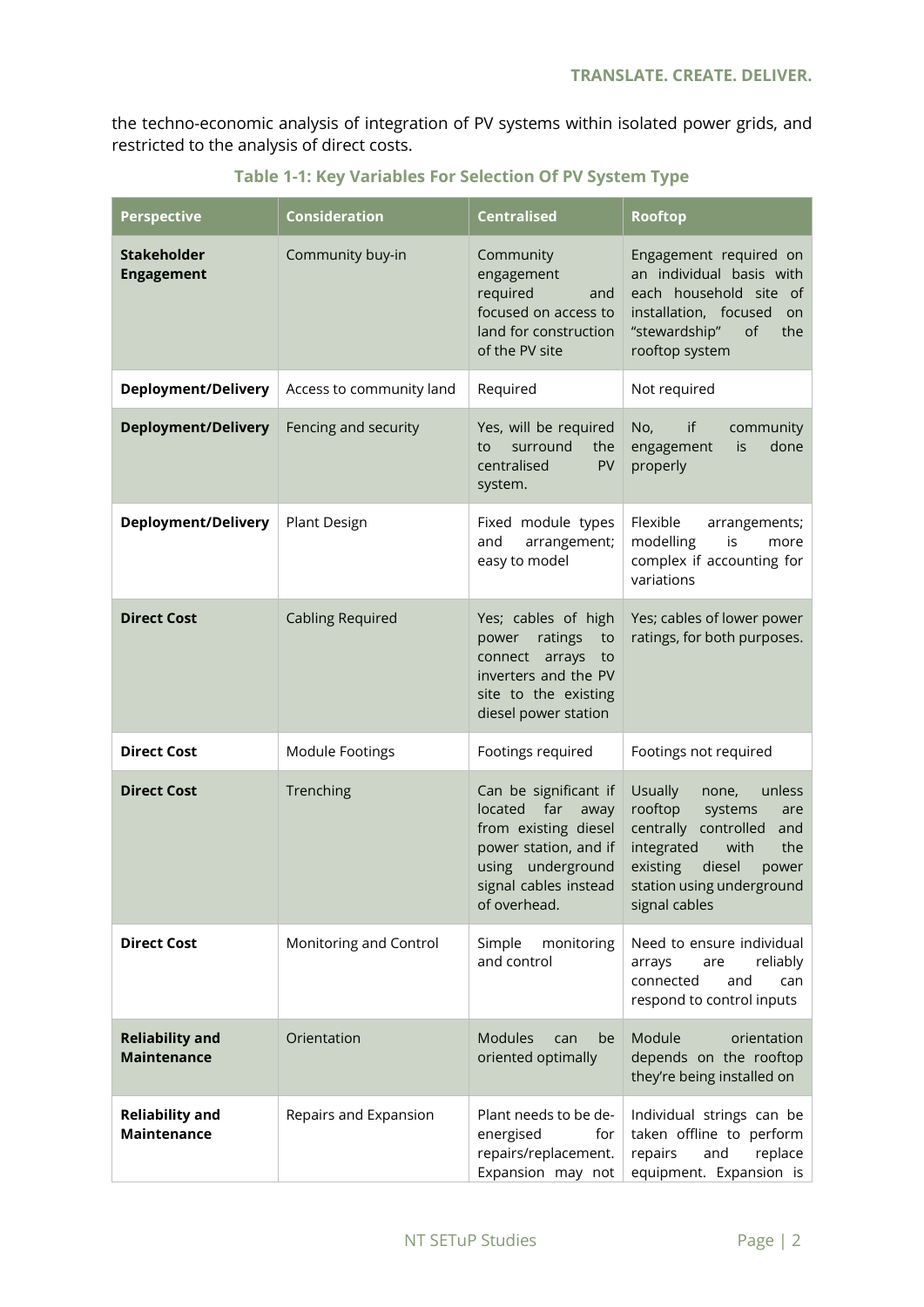#### **TRANSLATE. CREATE. DELIVER.**

|                                       |                            | be possible on the<br>same installation site | simpler if there is available<br>additional roof space and<br>social license                    |
|---------------------------------------|----------------------------|----------------------------------------------|-------------------------------------------------------------------------------------------------|
| <b>Reliability and</b><br>Maintenance | <b>Transmission Losses</b> | transmission<br>Low<br>losses                | Transmission losses may<br>compounded<br>with<br>get<br>increasing system size and<br>footprint |

## <span id="page-10-0"></span>1.3 Analysis Methodology

This study was conducted on SETuP 1.0 communities, given the availability of their baseline power system data and the financial data made available by PWC. Diesel-only and Dieselcentralised PV systems therefore formed the base cases for comparison against a Dieseldistributed rooftop PV integration scenario. The following sub-sections detail the selection of communities to perform the analysis on, and the process flow for technical and financial modelling of the base cases and scenarios.

## <span id="page-10-1"></span>1.3.1 Community Selection

SETuP 1.0 communities were reviewed based on community population, location, amount of exploitable roof space, and the quality of available historical power system operational data. Community location and population are two major factors influencing their electricity consumption and trends thereof, and were important considerations in selecting which communities to include in this study. Maningrida, Lajamanu and Kaltukatjara span three different climatic regions of the NT and have significantly different populations, and therefore represent, to some extent, a broad range of IES communities across the NT. Their locations are shown in [Figure 1-1.](#page-11-1) These three communities were identified as candidates for analysis for the purposes of this study.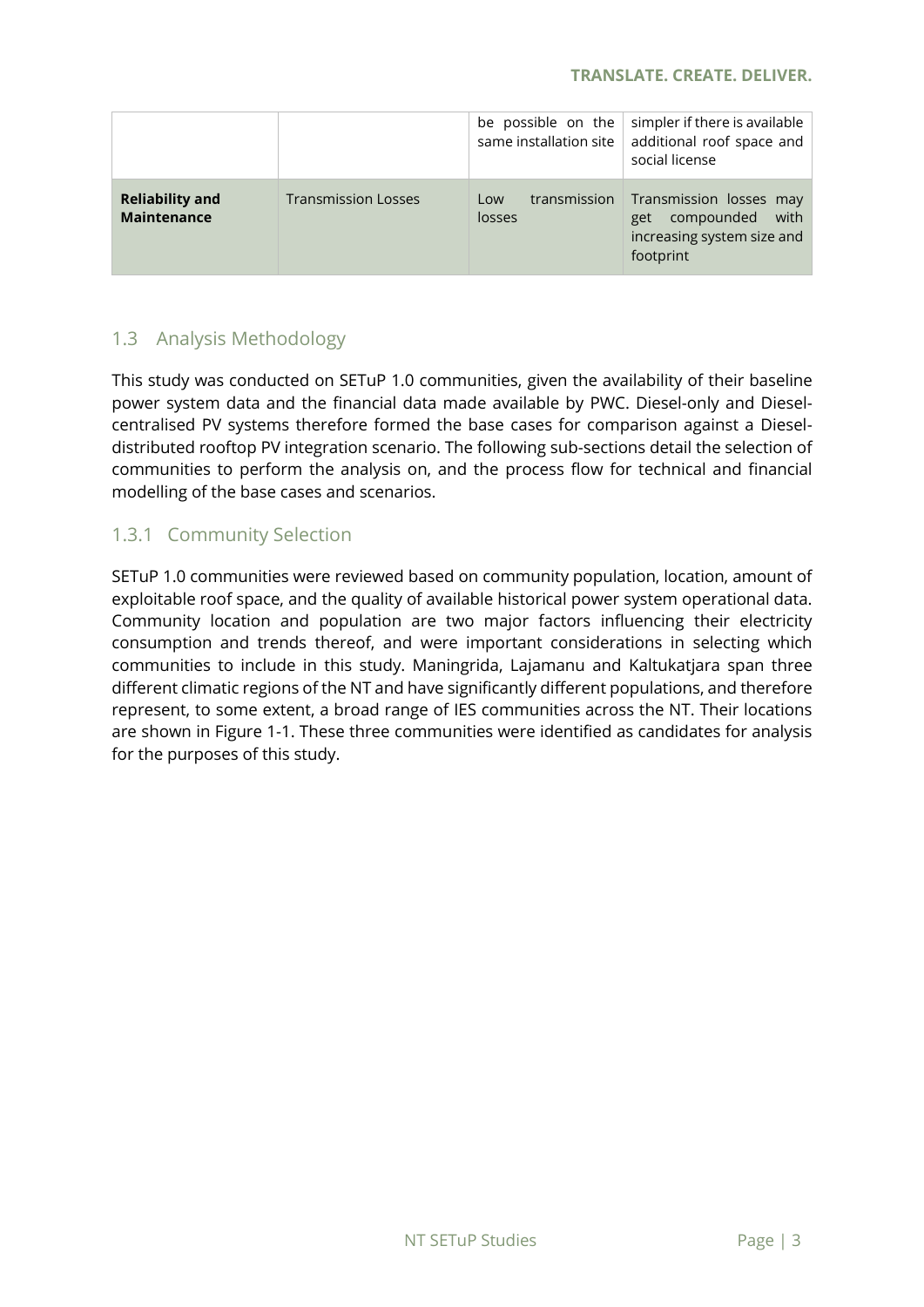

<span id="page-11-1"></span>**Figure 1-1: SETuP 1.0 Program Communities, with communities chosen for this analysis highlighted in red. Image from [4]**

## <span id="page-11-0"></span>1.3.2 Modelling Process Flow

The flow diagram shown in [Figure 1-2](#page-12-0) demonstrates the modelling process undertaken in generating the results presented in this study.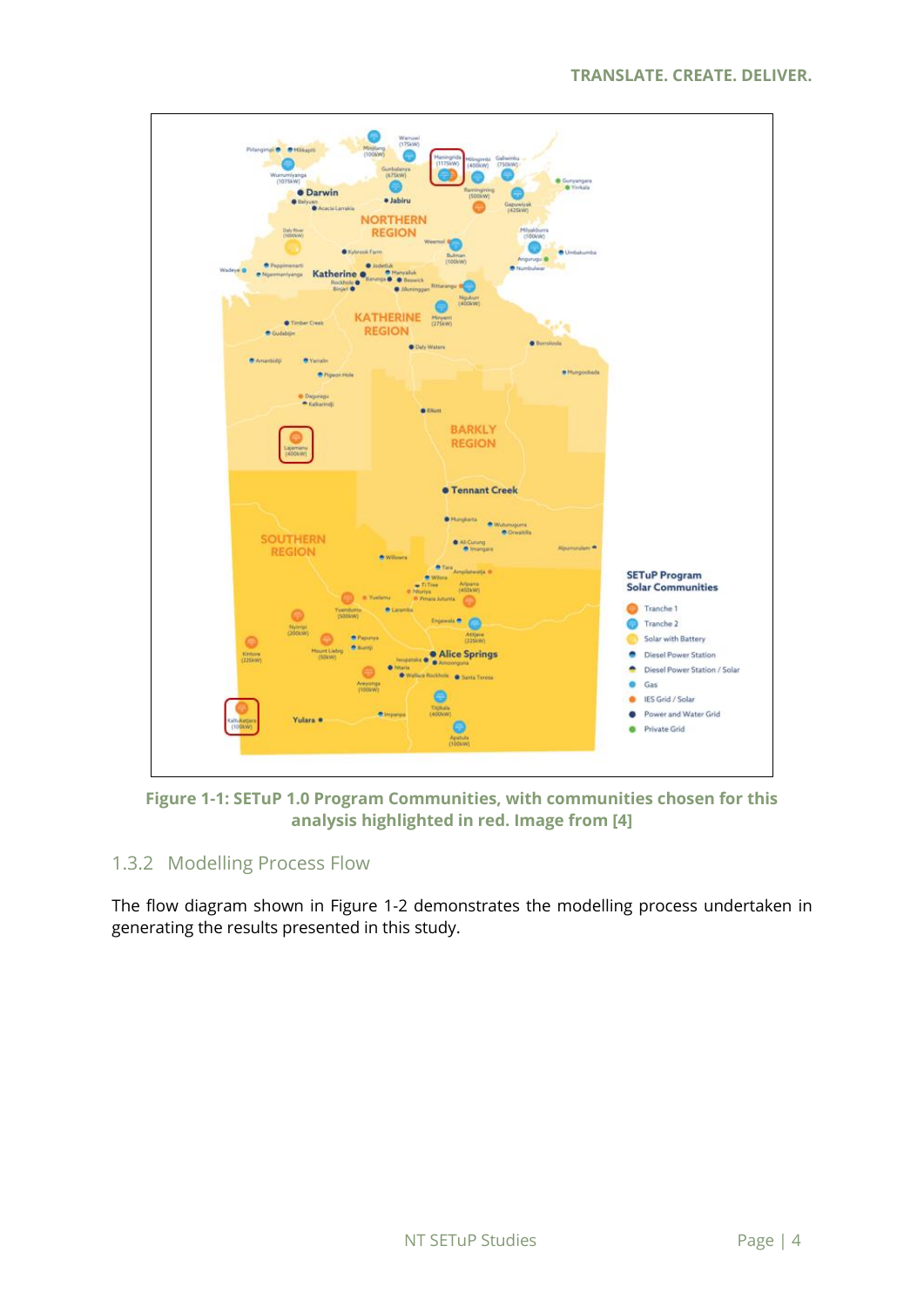

#### **Figure 1-2: Modelling Process Flow-chart**

<span id="page-12-0"></span>A typical meteorological year of hourly solar irradiance data was sourced from Meteonorm and was provided as input to Python's PVlib software package to simulate an annual solar PV generation profile in each community. Historical load data was downloaded at each community. The hourly dispatch of solar PV and diesel generation required to meet the load over one year, while maintaining diesel minimum loading requirements, was simulated using a custom modelling tool in Python. Energy outputs from the technical model act as inputs to the financial model, where project returns are calculated with respect to a business as usual scenario. A list of all technical and financial modelling inputs and assumptions are outlined in Section [2.1](#page-13-1) and Section [2.2.](#page-15-0) Key financial metrics, such as Net Present Value (NPV), Internal Rate of Return (IRR), payback period, initial investment and Levelized Cost of Electricity (LCOE) are reported on and compared.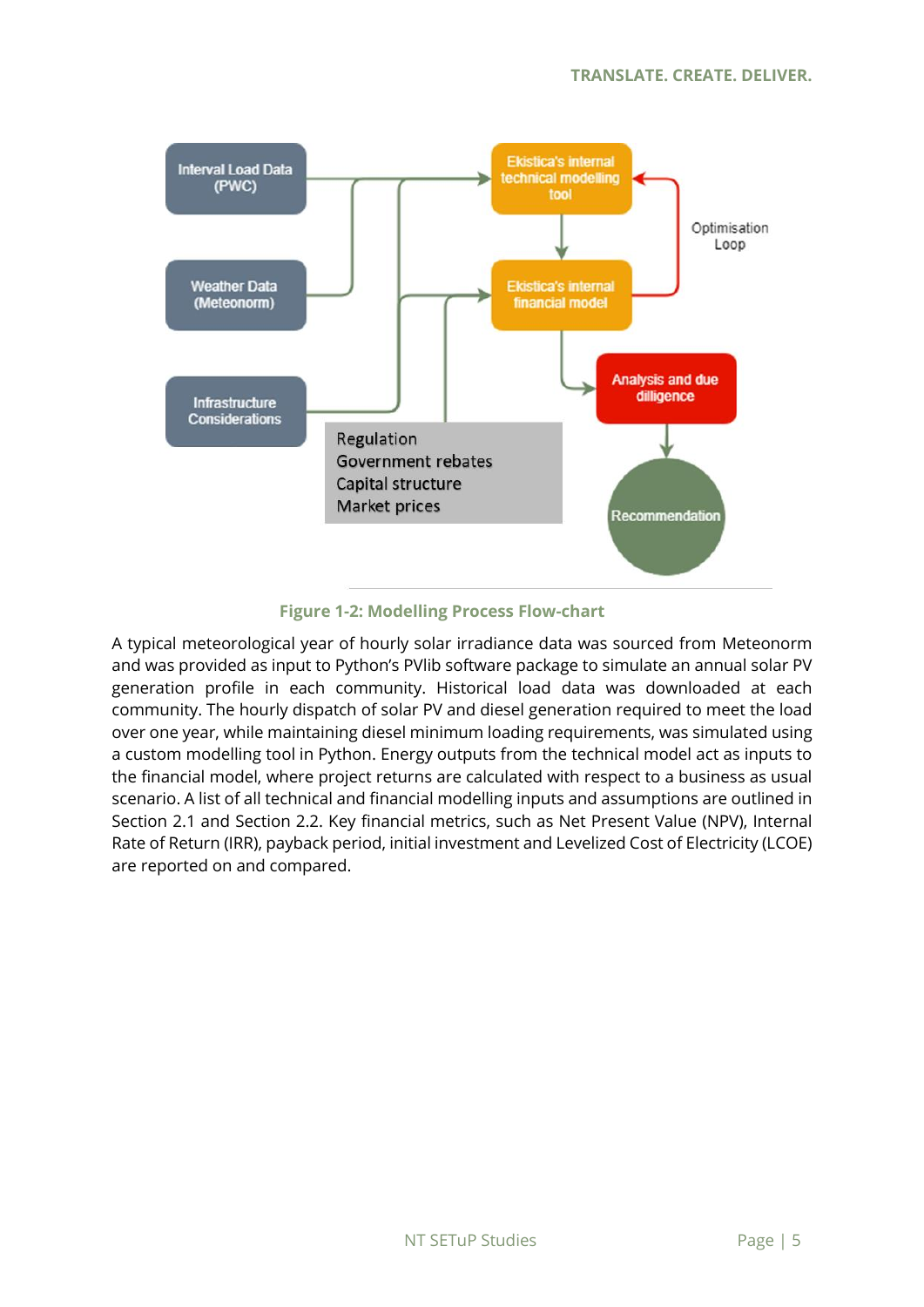# <span id="page-13-0"></span>**2 Analysis**

## <span id="page-13-1"></span>2.1 Technical Modelling

For ease of comparison, the distributed rooftop solar PV capacity modelled in each community was set to equal the centralised solar PV capacity installed in SETuP 1.0 in each community; and this study does not suggest that these generation capacities are optimal from either a technical or financial point of view.

Upon close inspection of satellite imagery at each community, it is evident that there exists enough north-facing roof space to house the required solar PV capacity. [Table 2-1](#page-13-2) below summarises the centralised PV, rooftop PV, and diesel generation capacities in each community, as well as providing estimates on community populations. Note that the modelled rooftop PV comprises of contributions from arrays facing North-West (between 0 to -45 degrees azimuth) and arrays facing North-East (between 0 to +45 degrees azimuth). The proportionality between these two array contributions is derived from measuring the azimuthal orientations of a sample of 30 households in Maningrida. This proportion has also been carried forward to Kaltukatjara and Lajamanu .

<span id="page-13-2"></span>

| <b>Community</b> | <b>Population [1]</b> | <b>Installed Diesel</b><br>(kW) | <b>Installed</b><br><b>Centralised PV</b><br>(kWAC) | <b>Modelled</b><br><b>Rooftop PV</b><br>$(kW_{AC})$ |
|------------------|-----------------------|---------------------------------|-----------------------------------------------------|-----------------------------------------------------|
| Kaltukatjara     | 463                   | 980                             | 100                                                 | <b>71 NW</b><br><b>29 NE</b>                        |
| Lajamanu         | 703                   | 1,870                           | 400                                                 | 284 NW<br>116 NE                                    |
| Maningrida       | 2,712                 | 4,720                           | 1,175                                               | 835 NW<br>340 NE                                    |

#### **Table 2-1: Community Characteristics**

For exemplary purposes, [Figure 2-1](#page-14-0) shows Maningrida's median summer and winter community load profile and the median daily profile of the modelled rooftop PV. Maningrida's population is one of the largest out of the SETuP 1.0 communities and has the most centralised solar PV installed. In summer there is a near-constant load between 10 AM and 8 PM, which is likely a result of air-conditioning load. Winter's daytime load is lower than that in summer, varying between 0.8 to 1.2 MW. Winter heating loads are minimal given Maningrida's proximity to the equator and relatively tropical climate. Lajamanu and Kaltukatjara on the other hand, which are located further south in the NT, experience lower winter temperatures and have proportionally higher winter loads with respect to summer. Note that the solid lines indicate median hourly values of load and PV generation, while the shaded region indicates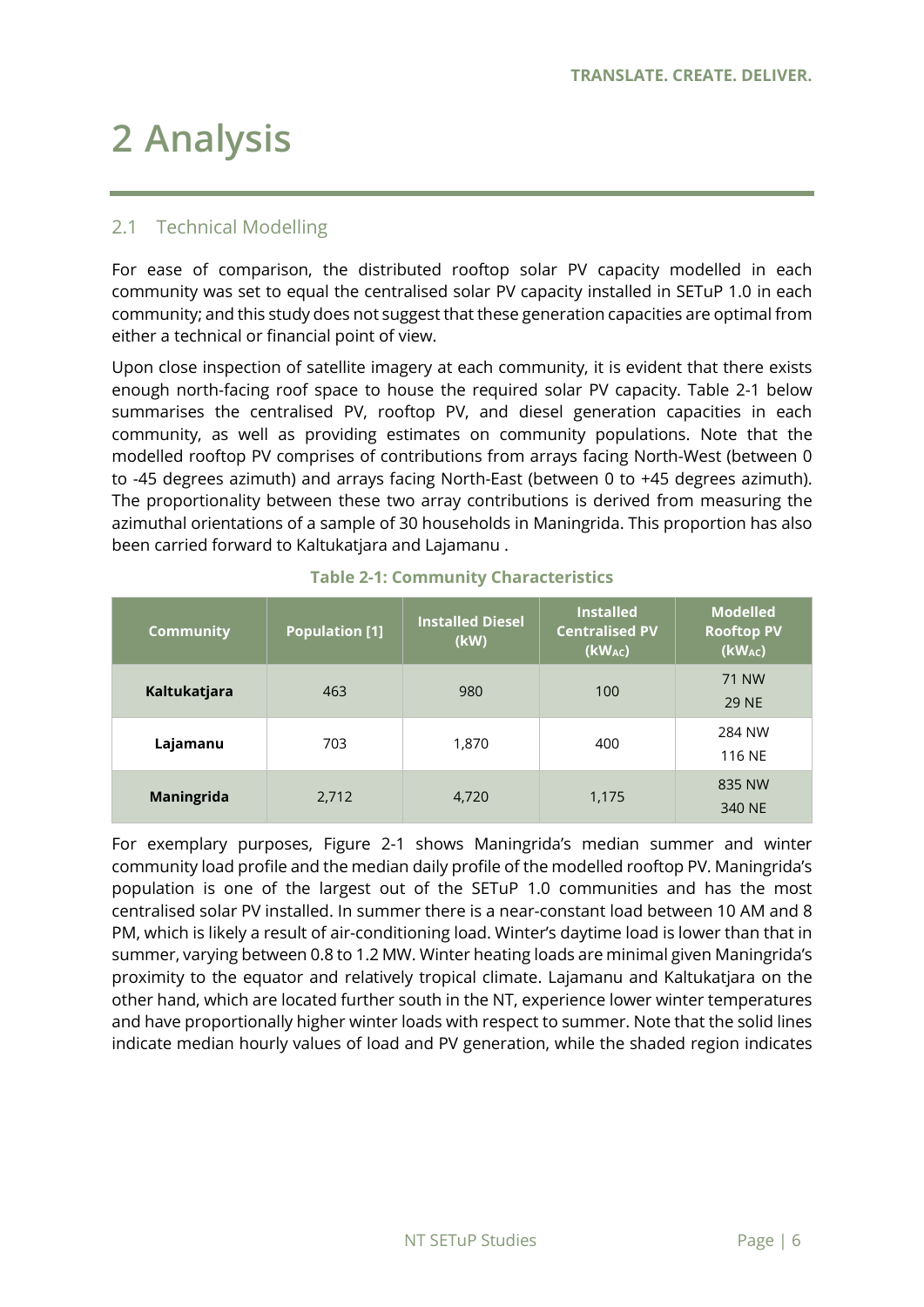



<span id="page-14-0"></span>[Figure 2-2](#page-14-1) shows the amount of energy serving the load from diesel and solar PV under the scenarios of business as usual (BAU), centralised PV with diesel, and rooftop PV with diesel within each community. BAU refers to diesel-only generation, where diesel serves 100% of the load.



#### **Figure 2-2: Generator Contributions to Annual Load - All Communities**

<span id="page-14-1"></span>Centralised solar PV serves 12%, 18% and 24% of the load in Kaltukatjara , Lajamanu and Maningrida, respectively, as does rooftop solar. [Figure 2-3](#page-15-1) shows the fuel consumption over the life of the project for BAU, centralised PV and rooftop PV scenarios in each community. Both centralised PV and rooftop PV reduced diesel consumption by 11%, 18% and 23% in Kaltukatjara, Lajamanu, and Maningrida, respectively. [Figure 2-3](#page-15-1) shows lifetime fuel savings for Maningrida to be approximately 3 and 11 times higher than Lajamanu and Kaltukatjara, respectively. Solar PV generation in Maningrida over the lifetime of the project is also 3 to 11 times higher than in Lajamanu and Kaltukatjara, respectively. This highlights the approximate 1:1 correlation between energy offset and fuel savings.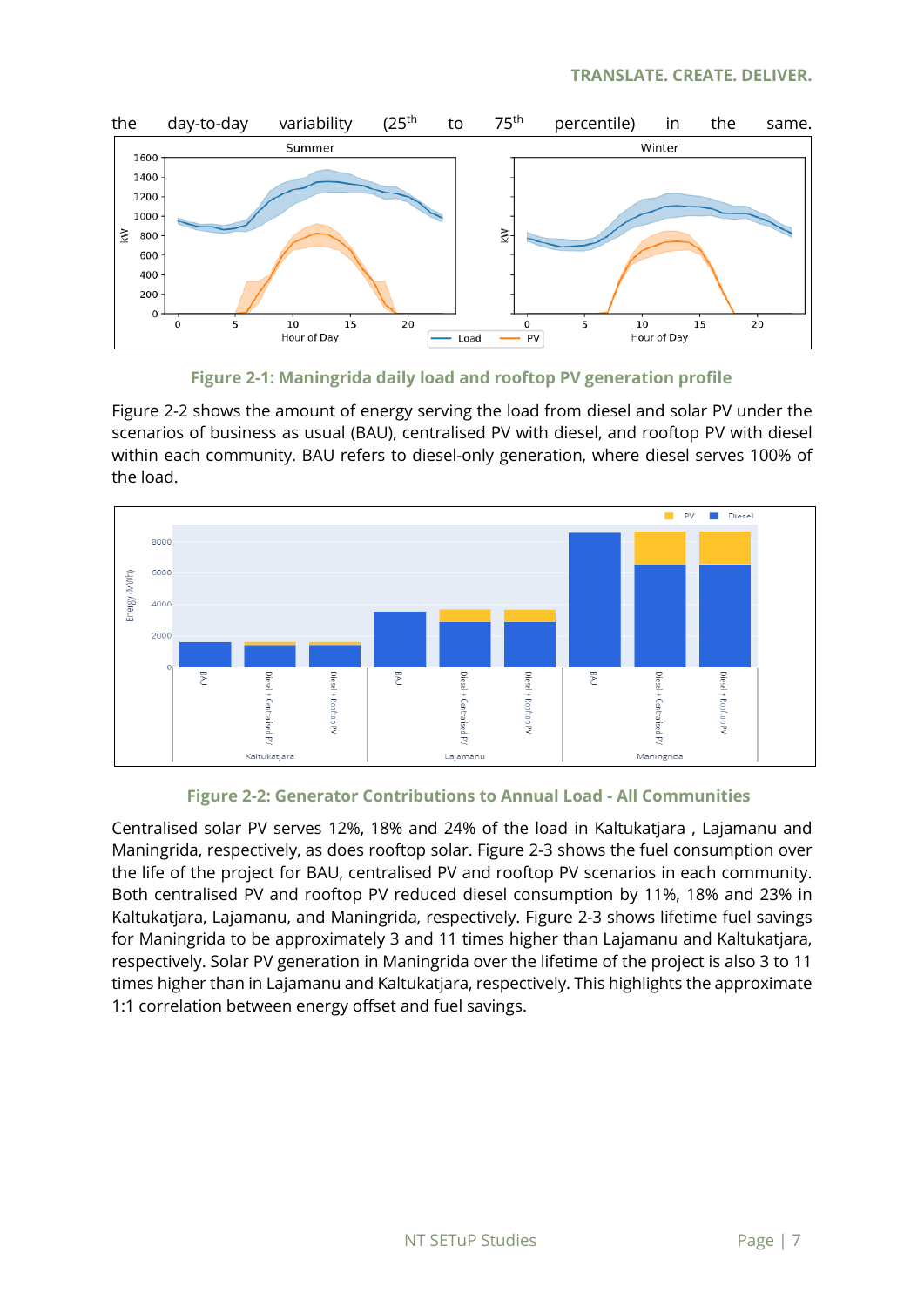

### **Figure 2-3: Cumulative Fuel Consumption For Each Scenario - All Communities**

<span id="page-15-1"></span>As the modelled distributed rooftop PV capacities are the same as installed centralised PV capacity, there are no significant differences in generation between the two PV system types for the purpose of the analysis conducted. Distributed rooftop PV can achieve similar, if not higher levels of fuel savings as centralised PV microgrids can, accomplishing the goal for NT SETuP 1.0. The following section of this study focusses on exploring the difference in cost between rooftop and centralised solar PV systems.

## <span id="page-15-0"></span>2.2 Financial Modelling

The analysis of two different technology options for a hybrid microgrid, subject to the same capacity and generation constraints, requires a deeper understanding of the costs involved. CAPEX for ground-mounted centralised PV systems include those associated with geotechnical assessment, site clearing and preparation, foundation and earthworks, construction and installation of frames, construction of enclosed, weather-proof spaces for housing inverters, control equipment, switchboards etc., and fencing. Most of these costs are not part of line-item costs for rooftop PV. Therefore, for smaller overall system capacities, rooftop PV has lower installed costs than ground-mounted systems of the same capacity. However, for larger overall system capacities, ground-mounted systems can take advantage of economies of scale and come out to be cheaper than rooftop systems [4]. [Figure 2-4](#page-15-2) illustrates this.



<span id="page-15-2"></span>**Figure 2-4: Cost Breakdown for Different Capacities of Rooftop PV system (Left) and Centralised PV system (right). Image from [4]**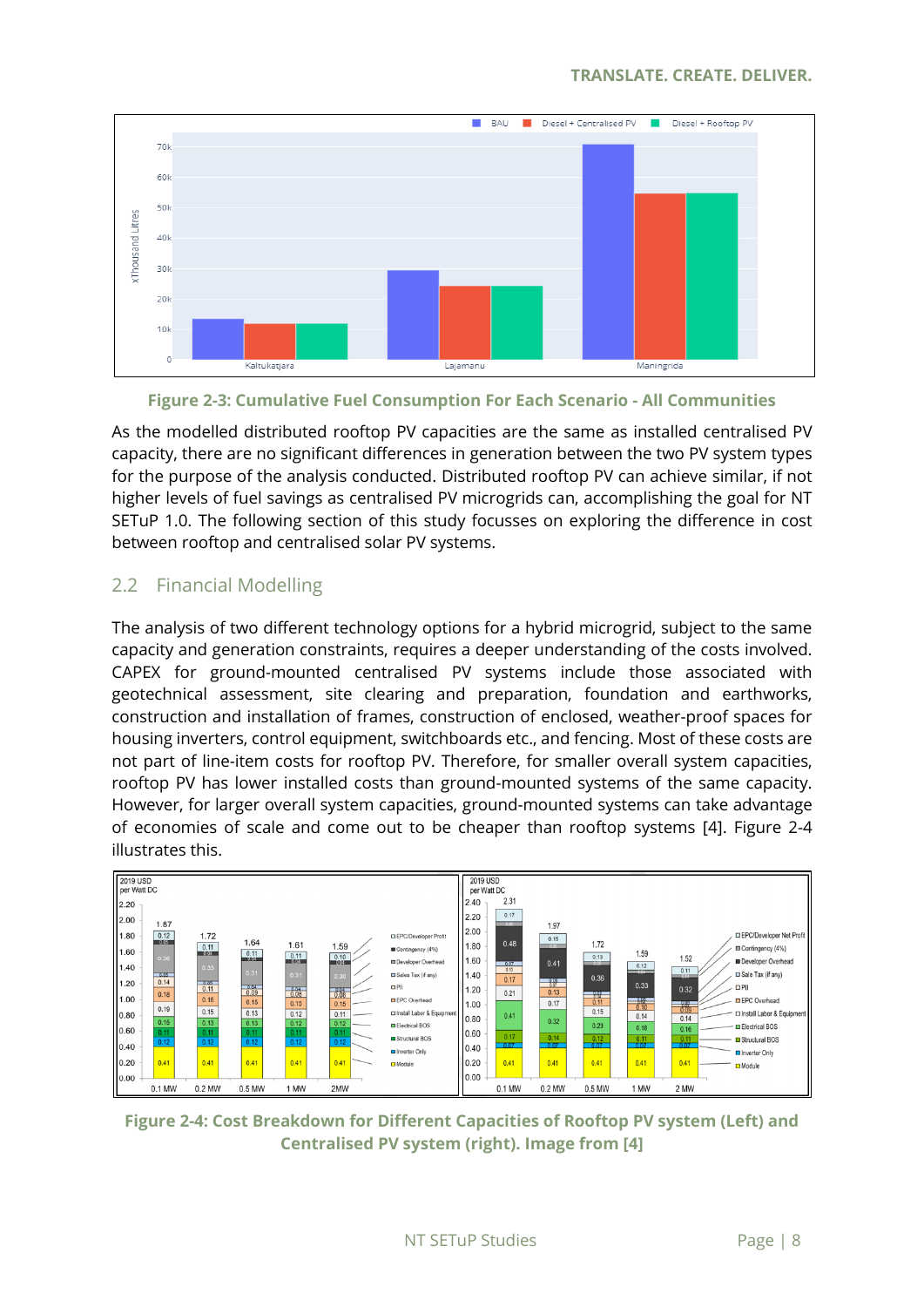In the figure it can be seen that, for PV systems of capacities up to 500kW, the total installed cost per watt is lower for rooftop systems (between 1.87 to 1.64 USD per Watt) than for centralised systems (2.31 to 1.72 USD per Watt). For capacities beyond 500kW, the installed costs are lower for centralised systems (1.59 to 1.52 USD per Watt) as compared to rooftop systems (1.61 to 1.59 USD per Watt). It also appears that installed costs for centralised PV systems decrease with increasing system capacity at a higher rate than they do for rooftop PV systems.

Some of the OPEX items for a ground-mounted PV system located in an isolated microgrid include Operations and Maintenance (O&M), vegetation control, land lease, insurance, asset management, defect rectifications, travel, materials, equipment, community engagement, site works, and environmental regulation. Rooftop PV systems can experience lower operating costs compared to ground-mounted because some of the major OPEX items like vegetation control and environmental regulation are not a factor

In a sensitivity analysis performed by NREL into the cost of a 200kW rooftop PV, it was shown that inverter type and labour were the parameters that affected CAPEX the most. The same study reported that for a ground-mounted system, material location, equipment location and construction labour were the dominant factors affecting CAPEX [4]. Transporting materials and equipment over long distances to remote locations can impose significant costs to a project. As reported in the NT SETuP 1.0 knowledge sharing report on challenges of remoteness [5], mobilisation costs hinder site inspections and defect rectification. Shipping containers carrying materials and equipment are expensive to transport to remote communities. Further, in the case that they need to be returned to base, costs of transportation are higher than the value of their contents. For many communities in the NT, delivery of materials in bulk is only possible via barge, which is a significantly more expensive means of transport than on-road. The wet season also poses risks to scheduling as roads may often not be constructed for all-weather access. Therefore projects involving groundmounted PV systems, being sensitive to material and equipment costs, are likely to be turn out to be more expensive than those involving rooftop PV systems.

[Table 2-2](#page-16-0) outlines the financing and project-related assumptions feeding the financial model, while [Table 2-3](#page-17-0) outlines the CAPEX and OPEX assumptions for each technology. These costs come from Ekistica's experience delivering similar projects and PWC's pricing and tariffs. They are also reflective of the major findings from established projects and literature detailed above. Note that PV CAPEX per DC Watt is calculated to include the cost of the arrays, frames, footings (where applicable) and assembly. These price indices come after accounting for solar price rebates in the NT

<span id="page-16-0"></span>

| <b>Category</b>  | <b>Metric</b>                  | <b>Value</b> |
|------------------|--------------------------------|--------------|
|                  | Cost of Debt (%)               | 4.0%         |
|                  | Cost of Equity (%)             | 10.0%        |
|                  | WACC(%)                        | 4.96%        |
| <b>Financing</b> | Loan Tenure (years)            | 10           |
|                  | CPI (%)                        | 2.5%         |
|                  | Tax Rate (%)                   | 30.0%        |
| Project          | <b>Construction Start Year</b> | 2021         |

### **Table 2-2: Project and financial assumptions**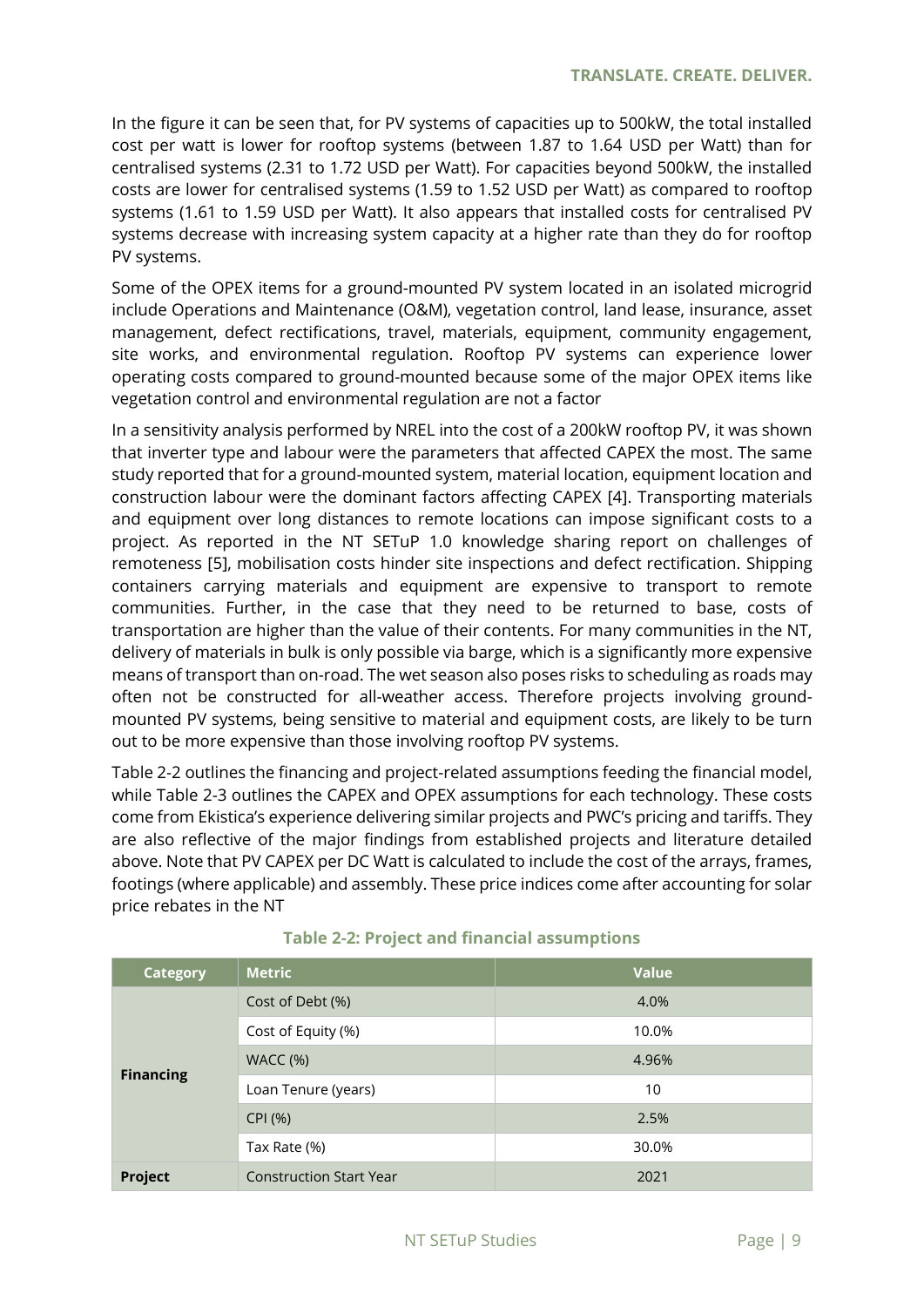#### **TRANSLATE. CREATE. DELIVER.**

| Year of First Generation | 2022    |
|--------------------------|---------|
| Project Lifetime         | 25      |
| PV Degradation Rate      | $-0.5%$ |

### **Table 2-3 – Technical CAPEX and OPEX assumptions**

<span id="page-17-0"></span>

| Category                      | <b>Metric</b>                              | <b>Centralised PV</b> | <b>Rooftop PV</b> |
|-------------------------------|--------------------------------------------|-----------------------|-------------------|
|                               | PV CAPEX per PV DC Watt (\$/W)             | \$1,41                | \$0.81            |
| <b>PV Capital Costs</b>       | Inverter CAPEX per PV AC Watt (\$/W)       | \$0.25                | \$0.15            |
|                               | Control Room, Equipment and Cabling (\$/W) | \$0.69                | \$0.15            |
| <b>PV Operating Costs</b>     | PV OPEX per PV DC Watt (\$/W)              | \$0.030               | \$0.020           |
|                               | Inverter Operational Life (Years)          | 15                    | 10                |
|                               | Starting Diesel Price (\$/L)               | \$1.20                |                   |
| <b>Diesel Operating Costs</b> | Diesel Generator Maintenance (\$/kW/hour)  | \$0.03                |                   |
|                               | Fuel Efficiency (L/kWh)                    | 0.33                  |                   |

The financial modelling yielded the following outputs, tabulated in [Table 2-4](#page-17-1) below.

<span id="page-17-1"></span>

|                                             | <b>Kaltukatjara</b> |                | Lajamanu           |         | Maningrida         |                |
|---------------------------------------------|---------------------|----------------|--------------------|---------|--------------------|----------------|
| <b>Scenario</b>                             | <b>Centralised</b>  | <b>Rooftop</b> | <b>Centralised</b> | Rooftop | <b>Centralised</b> | <b>Rooftop</b> |
| LCOE [\$/MWh]                               | \$394               | \$373          | \$392              | \$360   | \$365              | \$352          |
| NPV ['000, \$]                              | \$911               | \$1,415        | \$2,115            | \$3,785 | \$8,485            | \$10,153       |
| <b>Initial</b><br>Investment<br>$[1000$ \$1 | \$222               | \$85           | \$889              | \$339   | \$2,611            | \$996          |
| <b>IRR [%]</b>                              | 33%                 | 110%           | 22%                | 77%     | 28%                | 72%            |
| Payback<br><b>Period [Years]</b>            | 4                   |                | 5                  | 2       | 4                  | 2              |

### **Table 2-4 Financial Modelling Results**

On average across the three sites, the BAU LCOE is 17.71% and 25% higher than the centralised and distributed rooftop PV LCOE, respectively. This is mainly due to the higher fuel expenses in BAU. Distributed rooftop PV capital costs and operational expenditure are lower than those for centralised PV systems, resulting in approximately 38% lower initial investment and 3% lower operating expenses on average. Distributed rooftop PV project NPV is consistently higher than centralised systems. Because of lower initial investment and operating costs, payback periods are quicker for distributed rooftop PV, and the internal rate of return (IRR) is 2.5-3.5 times higher than centralised PV systems.

[Figure 2-5](#page-18-0) presents the cumulative cashflows and cumulative IRR experienced over the life of centralised PV and distributed rooftop PV scenarios in Kaltukatjara. Due to lower capital costs, rooftop PV's smaller initial investment is recouped quicker than centralised PV. The payback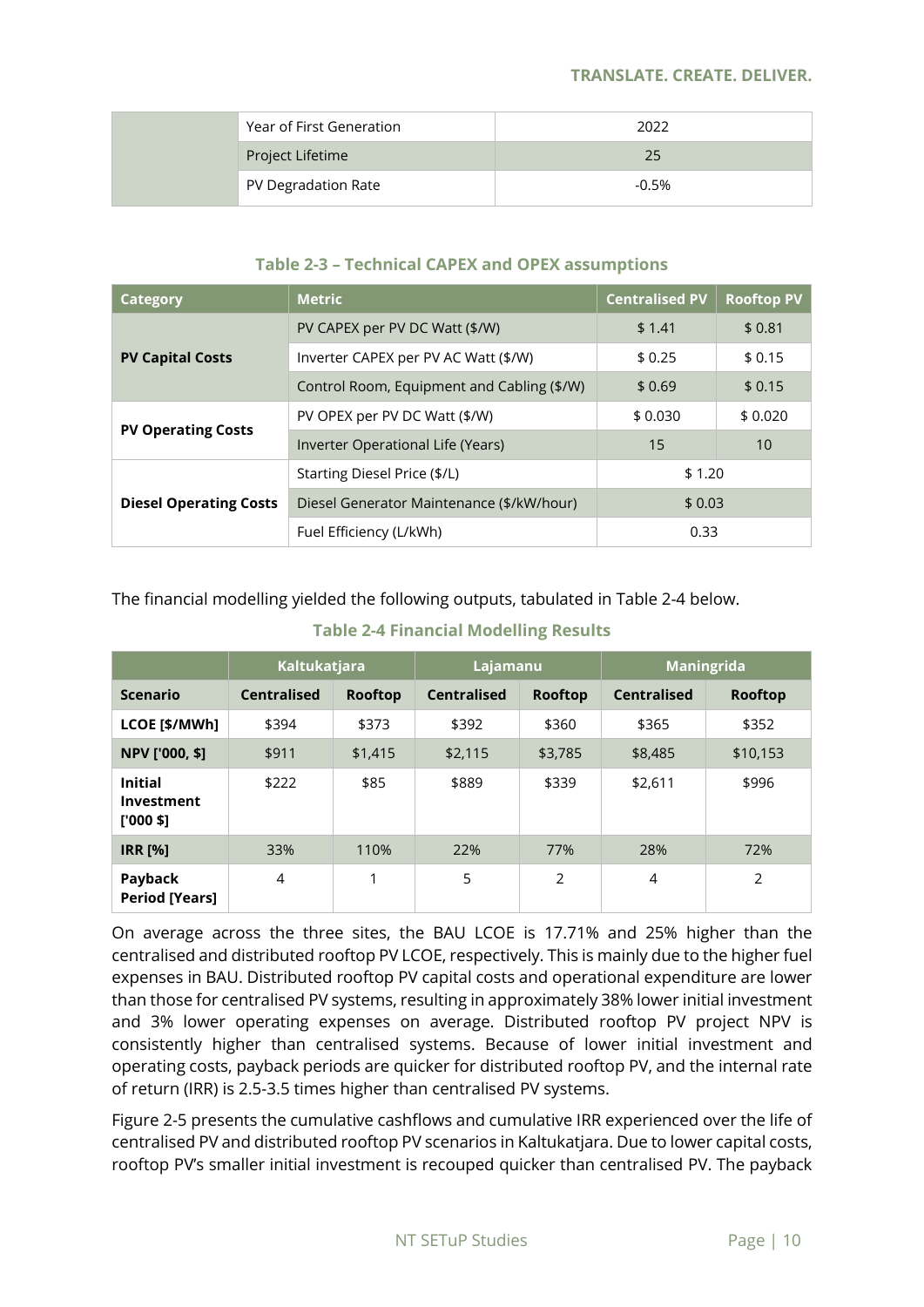

period for distributed rooftop PV is one year as opposed to four years for centralised solar PV.

<span id="page-18-0"></span>**Figure 2-5: Cumulative Cashflows and IRR over the Project Lifetime for Centralised (top) and Rooftop PV (bottom) at Kaltukatjara**

One cost that is not being accounted for in the calculations presented is the cost of integrating control system architecture across all distributed rooftop PV installations in a community. Centralised PV systems have a control mechanism via which they can be monitored, dispatched and curtailed. This mechanism is installed in the LV switchboards for each array, and is co-located with the arrays at the PV installation site [6]. For distributed rooftop PV systems however, this will need to be integrated either with the switchboards at each PV installation site (for example, a house in the community), or the LV feeder switchboards pertaining to each street or supply region within the community. Further, links to these control mechanisms will have to be run from each installation point, to converge at the central microgrid control station. The associated costs would vary widely with the type of integration and the linking mechanism employed – 4G wireless or physical cabling – as well as the installation costs. Until such a system is integrated in a remote community at a scale of operation similar to NT SETuP, it is difficult to quantify the associated expenses, or even provide an order-of-magnitude estimate.

However, to analyse the impact of such an investment on a rooftop PV system's financial model, an initial investment cost for a control system was added to Lajamanu's financial model. The resulting impact on NPV, IRR and payback period was analysed. This is presented in [Table 2-5.](#page-19-0) This cost is not based on any known on-site control system costs, and exists rather to facilitate an indicative assessment of cost-competitiveness of rooftop PV over centralised PV. From the table, even at an initial control system investment of \$300,000 a rooftop PV system returns an IRR of around 40% and a payback period of 3 years. However, beyond an initial control system cost of \$500,000 the cost-benefit curve shifts back in favour of centralised PV system.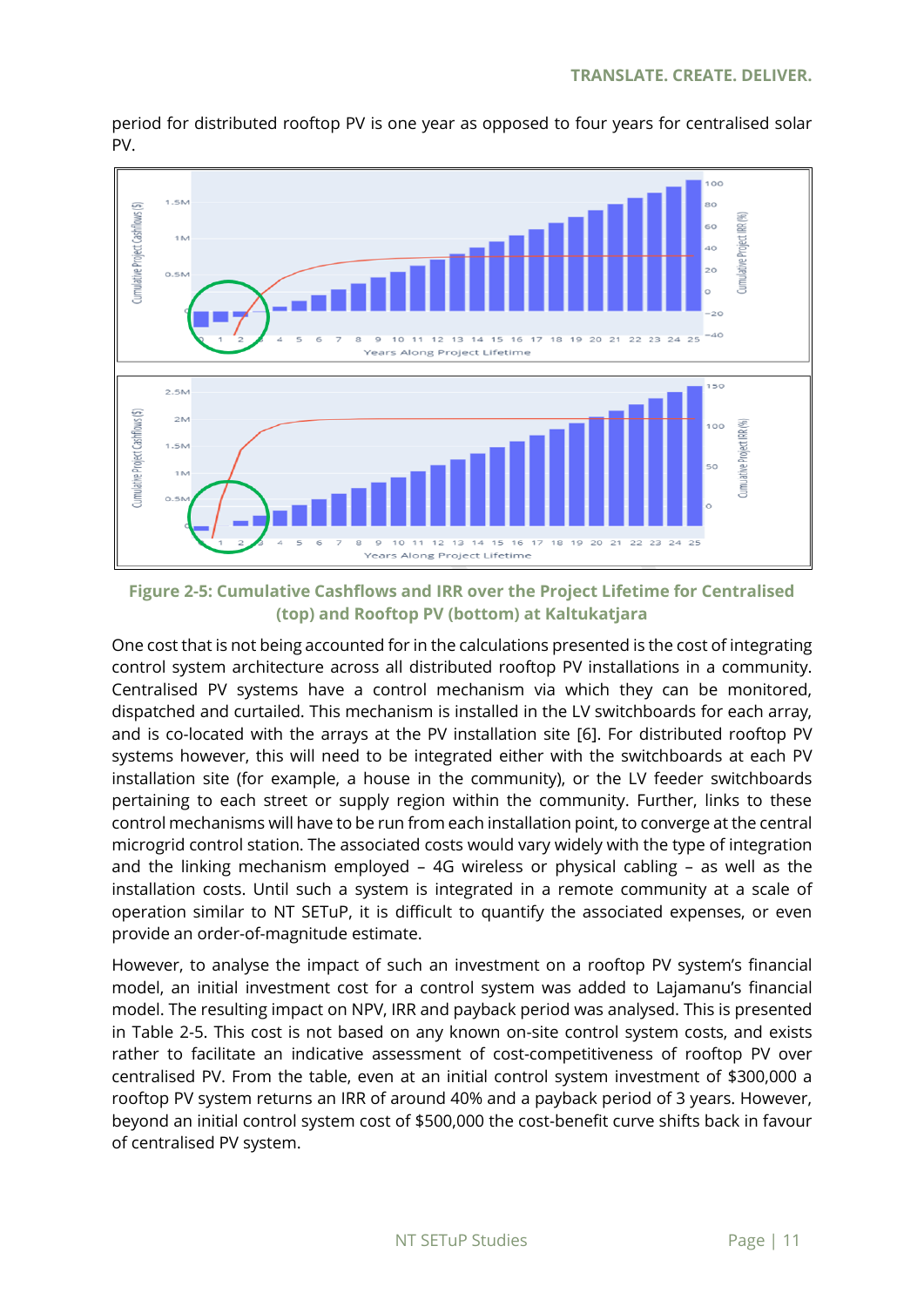## <span id="page-19-0"></span>**Table 2-5: Investment Impact of Rooftop PV Control System on NPV, IRR and Financial Metrics - Lajamanu**

| <b>Initial</b><br><b>Investment</b> | <b>Rooftop PV Project NPV</b><br>25-Year (\$) | <b>Rooftop PV Project IRR</b><br>25-Year (\$) | <b>Rooftop PV Project</b><br><b>Payback Period</b> |  |
|-------------------------------------|-----------------------------------------------|-----------------------------------------------|----------------------------------------------------|--|
| \$0                                 | \$3,588,514.36                                | 73.48%                                        | $\overline{2}$                                     |  |
| \$100,000.00                        | \$3,485,172.50                                | 56.56%                                        | 2                                                  |  |
| \$200,000.00                        | \$3,381,830.65                                | 46.09%                                        | 3                                                  |  |
| \$300,000.00                        | \$3,278,488.79                                | 38.96%                                        | 3                                                  |  |
| \$400,000.00                        | \$3,175,146.94                                | 33.77%                                        | $\overline{4}$                                     |  |
| \$500,000.00                        | \$3,071,805.08                                | 29.83%                                        | 4                                                  |  |
| \$600,000.00                        | \$2,968,463.22                                | 26.71%                                        | $\overline{4}$                                     |  |
| \$700,000.00                        | \$2,865,121.37                                | 24.18%                                        | 5                                                  |  |
| \$800,000.00                        | \$2,761,779.51                                | 22.08%                                        | 5                                                  |  |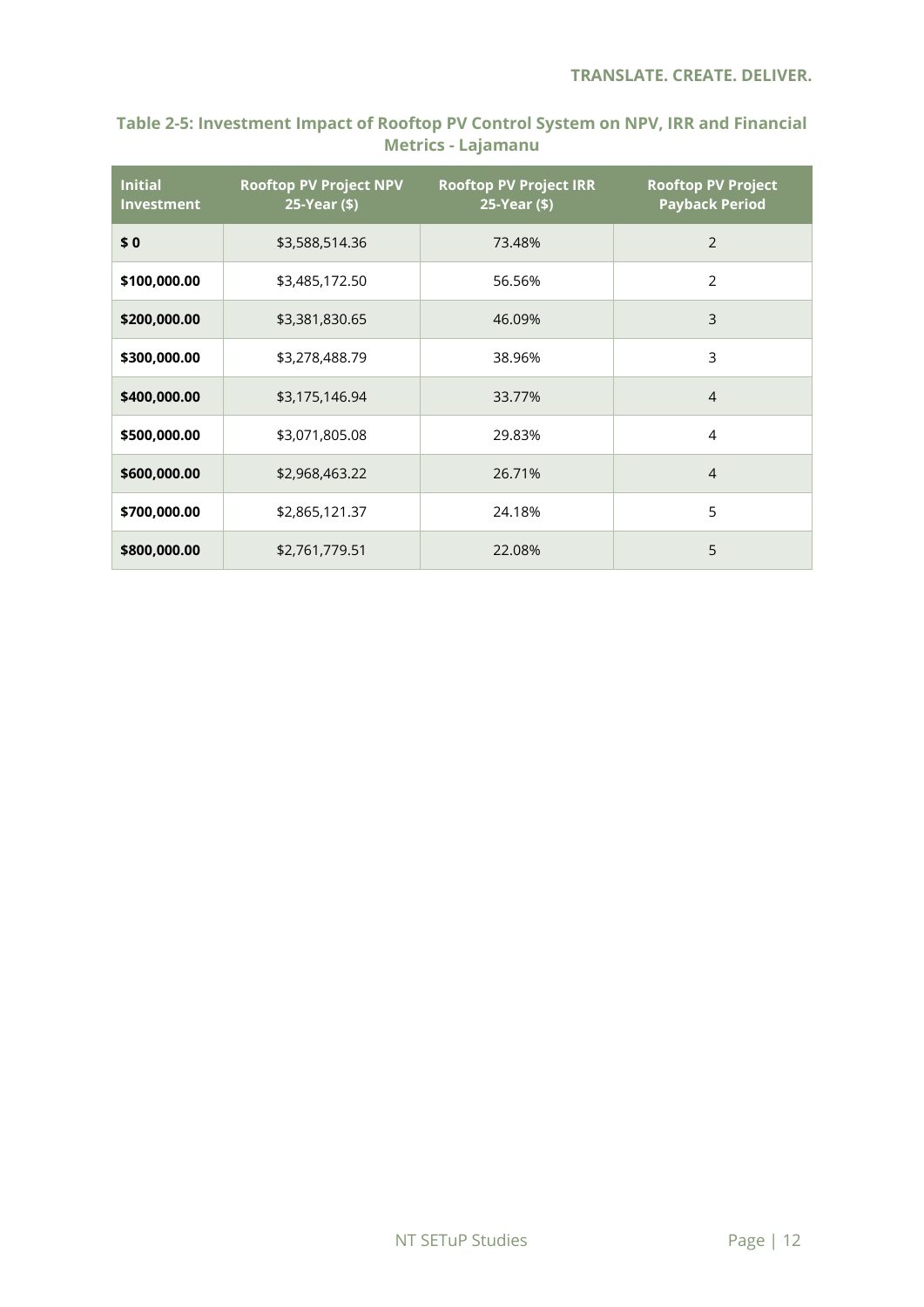# <span id="page-20-0"></span>**3 Conclusion**

### <span id="page-20-1"></span>3.1 Remarks

The NT Microgrid Futures Project, referred elsewhere in this paper as SETuP 2.0, is investigating avenues to improve power system reliability and drive operating cost reductions in remote, isolated power systems serviced by PWC IES. It builds upon the learnings from NT SETuP 1.0, where ground-mounted PV systems were rolled out across 25 communities, integrating them with existing diesel-powered grids. This study explored the additional economic benefits that could be captured by installing distributed rooftop PV systems in these communities, as opposed to ground-mounted systems as used in SETuP 1.0.

<span id="page-20-2"></span>

| Category                  | <b>Metric</b>                              | <b>Centralised PV</b> | <b>Rooftop PV</b> |
|---------------------------|--------------------------------------------|-----------------------|-------------------|
|                           | PV CAPEX per PV DC Watt (\$/W)             | \$1.41                | \$0.81            |
| <b>PV Capital Costs</b>   | Inverter CAPEX per PV AC Watt (\$/W)       | \$0.25                | \$0.15            |
|                           | Control Room, Equipment and Cabling (\$/W) | \$0.69                | \$0.15            |
| <b>PV Operating Costs</b> | PV OPEX per PV DC Watt (\$/W)              | \$0.030               | \$0.020           |
|                           | Inverter Operational Life (Years)          | 15                    | 10                |

### **Table 3-1: CAPEX and OPEX for Rooftop and Centralised PV systems.**

Distributed rooftop PV systems have the advantage of having lower installed capital costs, not requiring major construction or trenching works, relatively simpler maintenance, and no land development costs. Given these benefits, the hypothesis tested in this study is that integrating distributed rooftop PV systems within isolated power grids in remote communities has higher economic benefits than integrating ground-mounted PV systems, while achieving similar levels of technical performance.

Three SETuP 1.0 communities were analysed in this work: Kaltukatjara, Lajamanu and Maningrida. They were selected based on their size, location, and feasibility of generating community-scale power from distributed rooftop photovoltaic systems for being representative of communities across the NT. A techno-economic analysis of business-asusual (diesel power only), diesel-centralised PV and diesel- distributed rooftop PV system scenarios was performed, yielding the following results.

<span id="page-20-3"></span>

|                                            | Kaltukatjara       |                | Lajamanu           |                | <b>Maningrida</b>  |                |
|--------------------------------------------|--------------------|----------------|--------------------|----------------|--------------------|----------------|
| <b>Scenario</b>                            | <b>Centralised</b> | <b>Rooftop</b> | <b>Centralised</b> | <b>Rooftop</b> | <b>Centralised</b> | <b>Rooftop</b> |
| <b>LCOE</b><br>[\$/MWh]                    | \$394              | \$373          | \$392              | \$360          | \$365              | \$352          |
| <b>NPV ['000, \$1)</b>                     | \$911              | \$1,415        | \$2,115            | \$3,785        | \$8,485            | \$10,153       |
| <b>Initial</b><br>Investment<br>$[000$ \$] | \$222              | \$85           | \$889              | \$339          | \$2,611            | \$996          |
| <b>IRR [%]</b>                             | 33%                | 110%           | 22%                | 77%            | 28%                | 72%            |

#### **Table 3-2: Financial Modelling Outputs: All Three Communities**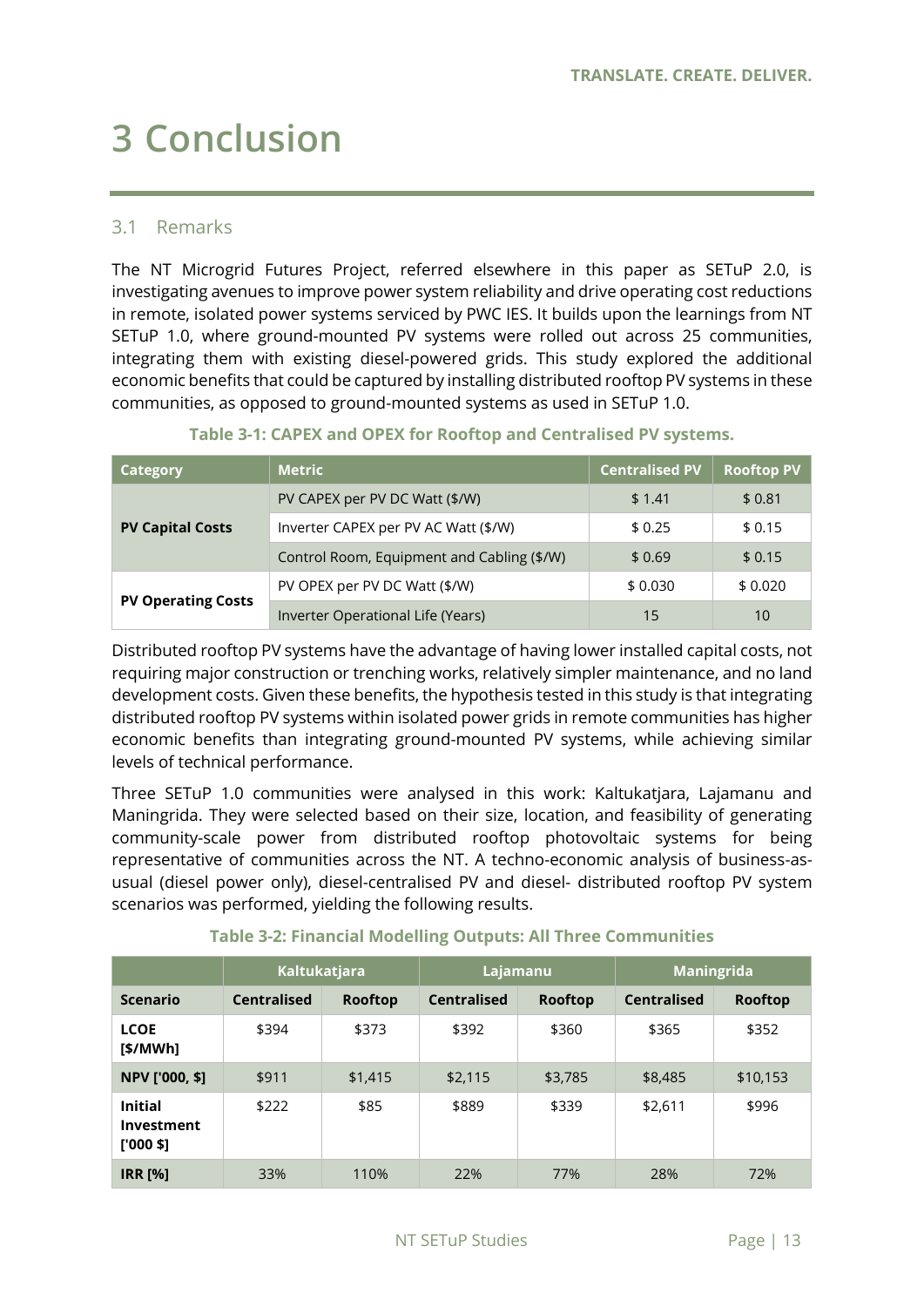| Payback       |  | ◡ | -<br><u>_</u> | - |
|---------------|--|---|---------------|---|
| <b>Period</b> |  |   |               |   |
| [Years]       |  |   |               |   |

The technical modelling of PV systems in these three communities yielded the observation that – given the same array size and operational constraints – distributed rooftop and centralised PV produced the same amount of fuel savings, because of their ability to generate the same levels of power. In our modelling, two out of three communities realised marginally better REFs with distributed rooftop PV than ground-mounted PV. Realising that distributed rooftop PV could fulfil the technical aims of SETuP 1.0, the study then completed a comparative financial analysis of the two PV technologies.

As can be seen in [Table 3-2,](#page-20-3) distributed rooftop PV has lower LCOE, initial investment and payback periods than ground-mounted PV, while also having higher NPV and IRR. One cost that wasn't accounted for in our study was the cost of a control system architecture required to integrate all distributed rooftop PV installations in a community, and connect either physically or wirelessly to the existing power system's automated generator control. In the context of remote communities in the NT, the costs associated with such a system are currently unknown, and will likely prove to be a major cost item in the project finances for a distributed rooftop PV system. This unknown cost may end up tipping the scales back in favour of a ground-mounted PV system.

This techno-economic comparative analysis shows that distributed rooftop PV systems have the potential to produce the same technical outcomes, and better financial returns on investment than diesel-centralised PV systems. Yet, deployment of distributed rooftop PV systems in remote communities would present operational and project management challenges not seen before with centralised PV systems – not the least of which would be community consultation and obtaining social license, as well as schemes for reliable control and integration into the existing power system. There is clearly a lot of research and work to be done on that front.

## <span id="page-21-0"></span>3.2 Further questions and scope for analysis

For PWC to guarantee the safe and reliable supply of electricity to remote communities via distributed rooftop solar PV, some form of central control from the utility would likely be required. Integrating a mechanism that allows for central control would add significant CAPEX to rooftop solar PV installations. This unknown additional cost was not considered for in the modelling within this study and represents an area of potential future study. It's inclusion to the modelling may change the outcomes presented within this study.

This study compared the economics of installing distributed rooftop PV vs. centralised solar PV in remote communities. Another potential area for future study is to consider the social and environmental aspects of installing distributed rooftop vs. centralised solar PV. This study should include how these measures of success are impacted should the local utility retain operational control of each rooftop solar PV system.

Further study is required to better understand how the social, environmental, and economical benefits change for distributed rooftop vs. centralised solar PV as the population of the community changes. For instance, it is likely that for extremely small communities, that distributed rooftop solar PV systems are overall beneficial when compared to centralised solar PV systems. However, this may change once the size of a community increases above a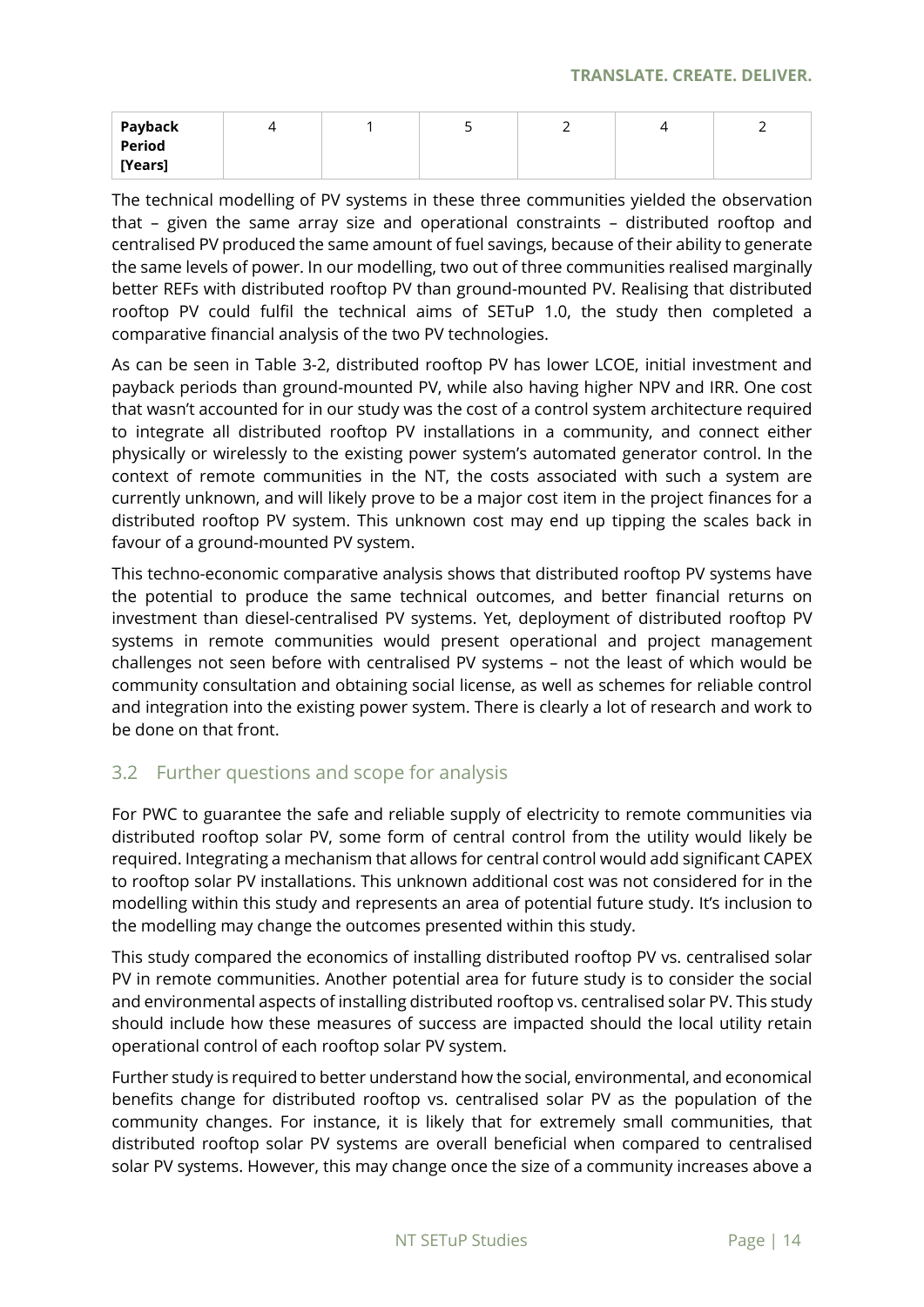certain point where the benefits of economies of scale are realised. It would be useful to better understand how the decision to install distributed rooftop vs. centralised solar PV changes with increasing community size.

Further reporting on line-item costs for distributed rooftop and centralised solar PV systems in remote and rural areas is needed to better inform modelling within this area. Accurate costings would enable useful sensitivity analyses to take place, allowing for risk profiles to be established.